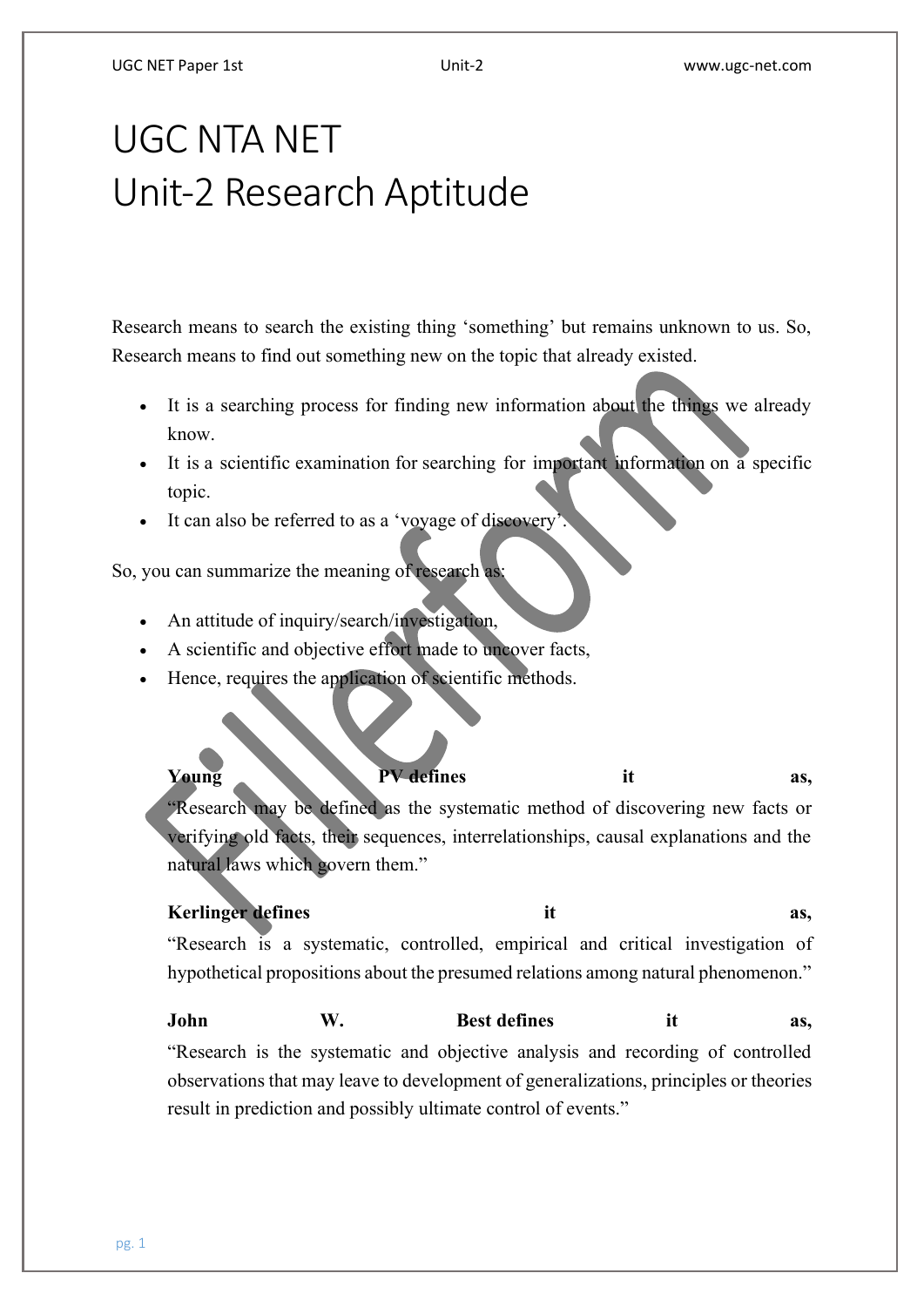#### **Characteristics of Research**

- 1. Good research follows a systematic approach to capture accurate data. Researchers need to practice ethics and a code of conduct while making observations or drawing conclusions.
- 2. The analysis is based on logical reasoning and involves both inductive and deductive methods.
- 3. Real-time data and knowledge is derived from actual observations in natural settings.
- 4. There is an in-depth analysis of all data collected so that there are no anomalies associated with it.
- 5. It creates a path for generating new questions. Existing data helps create more research opportunities.
- 6. It is analytical and uses all the available data so that there is no ambiguity in inference.
- 7. Accuracy is one of the most critical aspects of research. The information must be accurate and correct. For example, laboratories provide a controlled environment to collect data. Accuracy is measured in the instruments used, the calibrations of instruments or tools, and the experiment's final result.

## **Characteristics of Research**

Keeping this in mind that research in any field of inquiry is undertaken to provide information to support decision-making in its respective area, we summarize some desirable characteristics of research:

- 1. The research should focus on priority problems.
- 2. The research should be systematic. It emphasizes that a researcher should employ a structured procedure.
- 3. The research should be logical. Without manipulating ideas logically, the scientific researcher cannot make much progress in any investigation.
- 4. The research should be reductive. This means that the findings of one researcher should be made available to other researchers to prevent them from repeating the same research.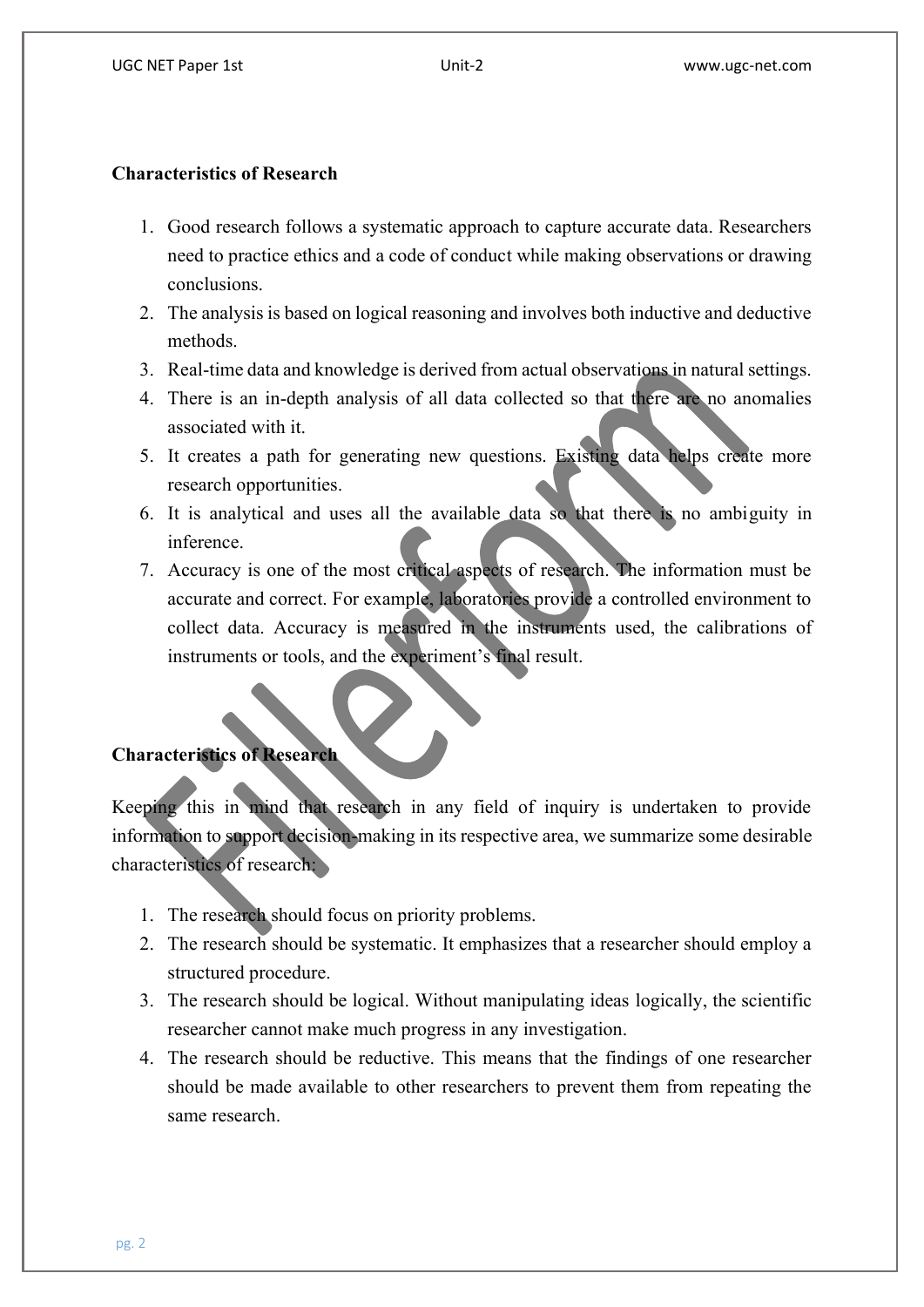- 5. The research should be replicable. This asserts that there should be scope to confirm the findings of previous research in a new environment and different settings with a new group of subjects or at a different point in time.
- 6. The research should be generative. This is one of the valuable characteristics of research because answering one question leads to generating many other new questions.
- 7. The research should be action-oriented. In other words, it should be aimed at reaching a solution leading to the implementation of its findings.
- 8. The research should follow an integrated multidisciplinary approach, i.e., research approaches from more than one discipline are needed.
- 9. The research should be participatory, involving all parties concerned (from policymakers down to community members) at all stages of the study.
- 10. The research must be relatively simple, timely, and time-bound, employing a comparatively simple design.
- 11. The research must be as much cost-effective as possible.
- 12. The results of the research should be presented in formats most useful for administrators, decision-makers, business managers, or the community members.

#### **Research is conducted with a purpose to:**

- Identify potential and new customers
- Understand existing customers
- Set pragmatic goals
- Develop productive market strategies
- Address business challenges
- Put together a business expansion plan
- Identify new business opportunities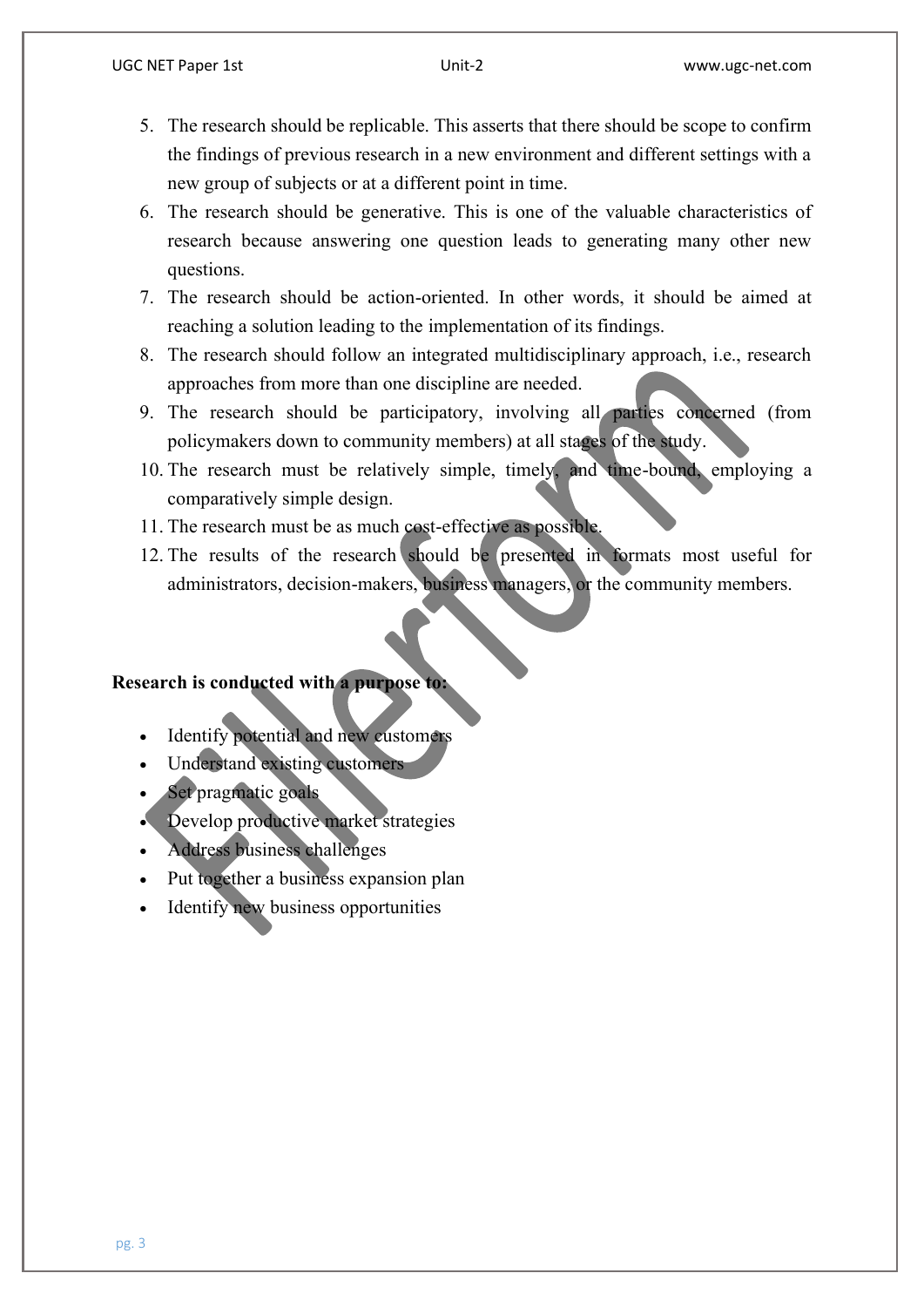# **What is the purpose of research?**

There are three main purposes:

- 1. **Exploratory:** As the name suggests, researchers conduct exploratory studies to explore a group of questions. The answers and analytics may not offer a conclusion to the perceived problem. It is undertaken to handle new problem areas that haven't been explored before. This exploratory process lays the foundation for more conclusive data collection and analysis.
- 2. **Descriptive:** It focuses on expanding knowledge on current issues through a process of data collection. Descriptive studies describe the behavior of a sample population. Only one variable is required to conduct the study. The three primary purposes of descriptive studies are describing, explaining, and validating the findings. For example, a study conducted to know if top-level management leaders in the 21st century possess the moral right to receive a considerable sum of money from the company profit.
- 3. **Explanatory:** Explanatory or causal research is conducted to understand the impact of specific changes in existing standard procedures. Running experiments is the most popular form. For example, a study that is conducted to understand the effect of rebranding on customer loyalty.

# **Types of Research**

Fundamental Research

- Also known as basic or pure research.
- This kind of research helps to generate new information in a fundamental fashion.
- This is generally based on the principle of generalization. Sometimes, it can experiment in a laboratory also.
- Fundamental research can take shape in two ways-either in the form of a new theory or the development of some existing theory.

# Applied Research

 You should know that the theories developed by fundamental research are further applied to actual operational fields or population.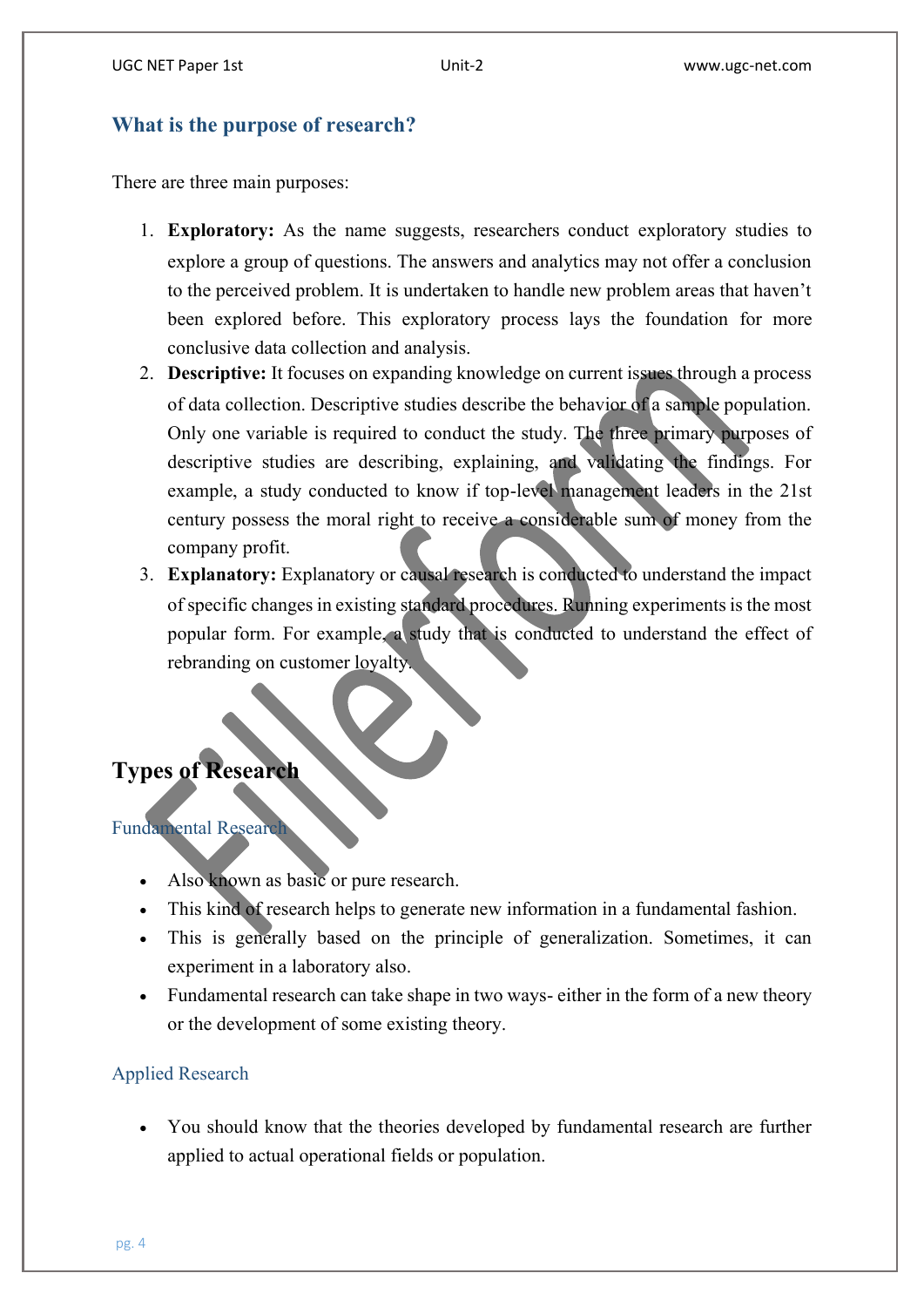- Applied research is useful because it provides convincing evidence to the usefulness of basic research or theory.
- It aims at the collection of data for verifying existing theories and models and helps to find a solution for real-life problems or situations.

# Action Research

 It is action-oriented research that is undertaken to find an immediate solution to a problem. Sometimes, the researcher himself or herself can take action and sometimes an authority takes the necessary steps or action.

# Descriptive Research

- It is the description of the state of affairs as they are, in their own right. This means the researcher has no control over the variables. He or she should describe it as it is.
- Some of the methods used for descriptive research are field surveys, case studies, and interviews.

# Analytical Research

- Here a researcher has to do analysis using logic and reasoning on previously existing data.
- This is usually an in-depth study. This works under a constrained set of variables.
- This requires the use of critical thinking and evaluation.

# Quantitative Research

- Quantitative research is concerned with numbers. It is carried out to study a phenomenon that can be expressed in numbers.
- Quantitative is usually deductive in nature and begins with a given theory.
- Statistical concepts and software (such as STATA, R) are used to carry out this kind of research.

# Qualitative Research

- Qualitative research is done to study the phenomenon that can be explained beyond numbers, that is, in a qualitative manner.
- Qualitative is usually inductive in nature and begins with a social reality followed by the construction of the theory around it.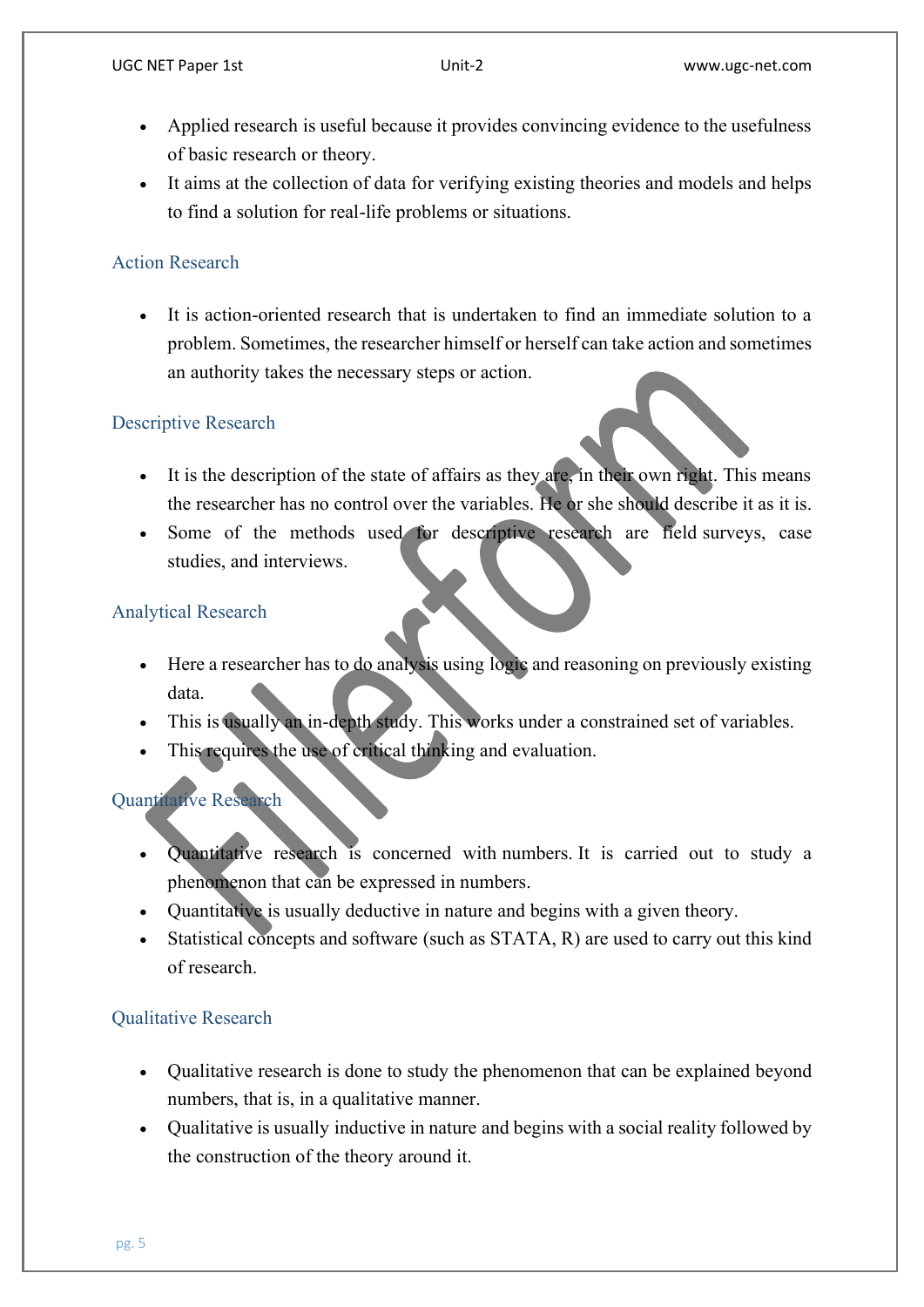# Conceptual Research

- Conceptual research is usually undertaken by philosophers or thinkers to reinterpret an existing idea. Although, some researchers use a conceptual framework to study business or market phenomena also.
- This kind of research doesn't involve conducting experiments. It is abstract in nature.

# **Positivism & Post-Positivism Approach to Research**

# Positivism:

This approach was first formulated by the french thinker Auguste Comte. Thus, he is considered the'Father of positivism'. He first described the epistemological perspective of positivism in 'The course in positive philosophy' (1842) and 'system of positive polity' (1851). The positivism is based on scientific basis.

According to Comte, the whole universe is organised and operated by unchangeable natural laws. Thus, it can be understood through scientific methods rather than the logical or hypostatical manner. Hence, positivism is to understand and acquiring knowledge about everything with the help of scientific methods which are based on analysis, synthesis, application and classification. it's only discusses about those events which can be seen or felt directly and can be analysed. it does not use any means of imagination in any level of it. It is a scientific view which aims to explain the truth, this emphasises quantitative method.

According to Comte the following steps are used under positivism approach

- 1. To select a topic to study.
- 2. To collect the observable evidence related to the topic through evaluation.
- 3. After analysis classify the collected evidences on the basis of general classification

4. To give conclusion

## Characteristics of positivism

1. Social events also take place on the basis of some laws in the same way as the natural events happen. Thus, these laws can be identified with the help of scientific methods.

2. Positivism is related to scientific point of view as well as science methodology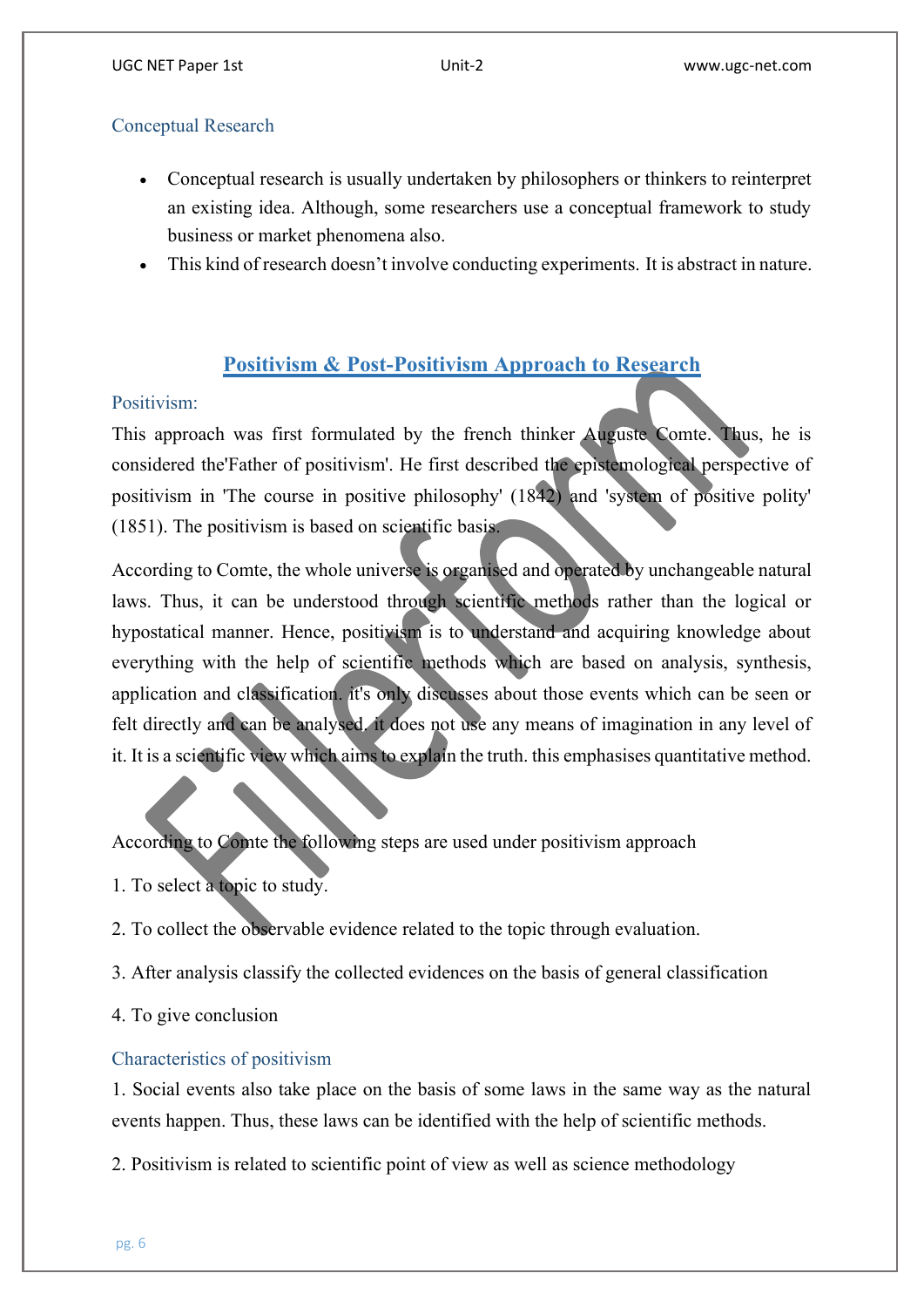3. Positivism keeps itself away from religious and philosophical ideas.

4. Positivism is a utility science and believes in the form that knowledge gained through positivism can be used as a means of social reconstruction.

#### Post-Positivism

Post-positivism argues that by combining empirical comments with logical reasoning, a proper estimate can be made about an event. post-positivism believes that there is no difference between the thinking and acts of scientists and our daily affairs. The scientific logic and general logic are essentially the same process and there is no difference in between the two, only difference is in the fraction.

According to post-positivism, all observations are unstable and there is an error and all these principles are reusable. post positivism, all observation are unstable and there is an error and all these principles are reusable. post-positivism believes that the goal of science is to achieve the aim of truth with the help of correct methods either we achieve the aim or not.

Post-positivism gives emphasis on three development such as

- use of quantitative and qualitative strategies
- Desire of strategy based on question research.
- Its pattern is based on quantitative vs qualitative technique.

# **Research method**

#### **Experimental research**

#### **Definition:**

Experimental research is research conducted with a scientific approach using two sets of variables. The first set acts as a constant, which you use to measure the differences of the second set. [Quantitative research methods,](https://www.questionpro.com/blog/quantitative-research/) for example, are experimental.

If you don't have enough data to support your decisions, you must first determine the facts. Experimental research gathers the data necessary to help you make better decisions.

Any research conducted under scientifically acceptable conditions uses experimental methods. The success of experimental studies hinges on researchers confirming the change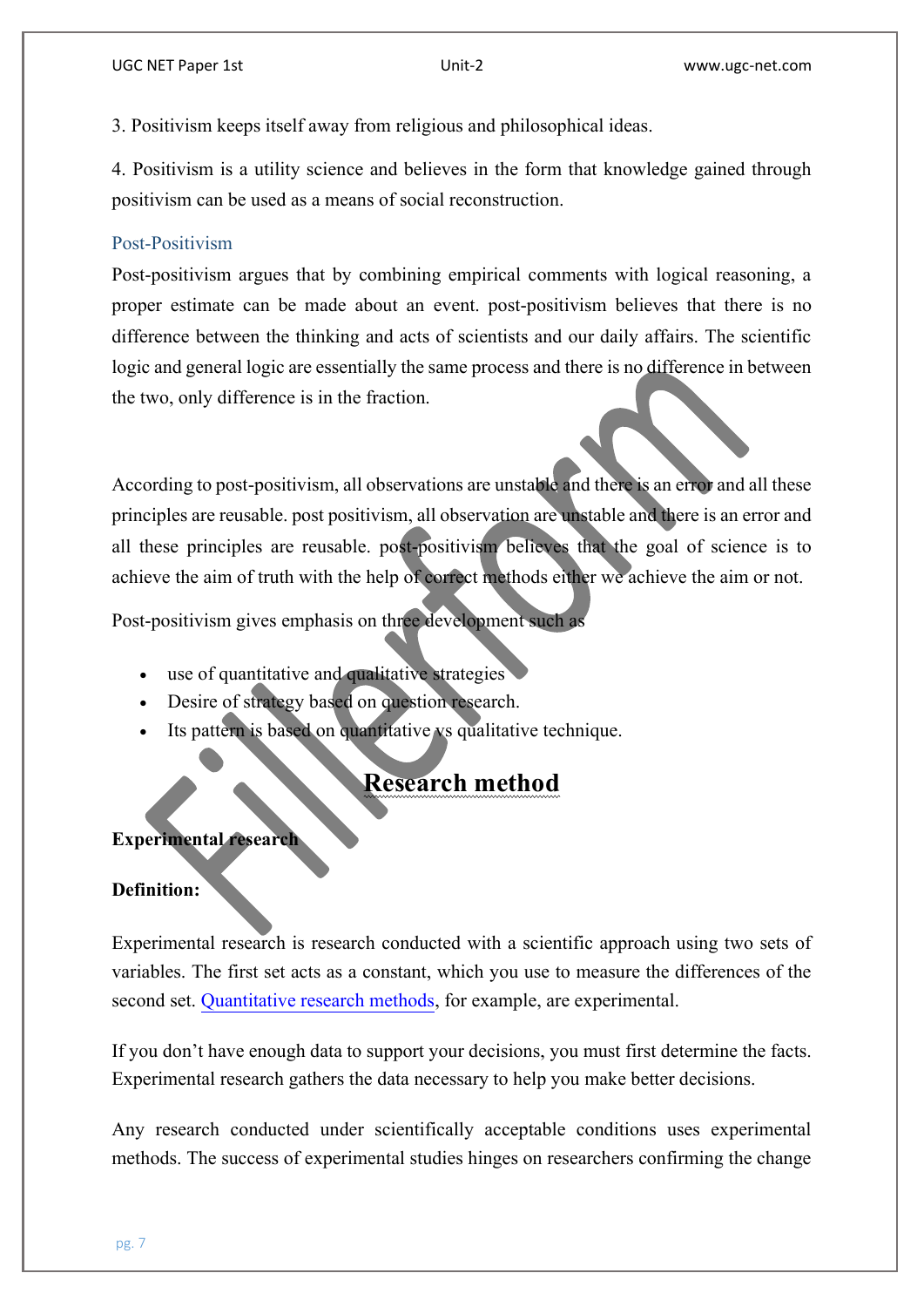of a variable is based solely on the manipulation of the constant variable. The research should establish a notable cause and effect.

You can conduct experimental research in the following situations:

- Time is a vital factor in establishing a relationship between cause and effect.
- Invariable behavior between cause and effect.
- You wish to understand the importance of the cause and effect.

Learn about: [Quantitative Market Research](https://www.questionpro.com/blog/quantitative-market-research/)

Types of experimental research design

The classic experimental design definition is, "The methods used to collect data in experimental studies."

There are three primary types of experimental design:

- Pre-experimental research design
- True experimental research design
- Quasi-experimental research design

The way you classify research subjects, based on conditions or groups, determines the type of design.

**1. Pre-experimental research design:** A group, or various groups, are kept under observation after implementing factors of cause and effect. You'll conduct this research to understand whether further investigation is necessary for these particular groups.

You can break down pre-experimental research further in three types:

- One-shot Case Study Research Design
- One-group Pretest-posttest Research Design
- Static-group Comparison

**2. True experimental research design:** True experimental research relies on statistical analysis to prove or disprove a hypothesis, making it the most accurate form of research. Of the types of experimental design, only true design can establish a cause-effect relationship within a group. In a true experiment, three factors need to be satisfied: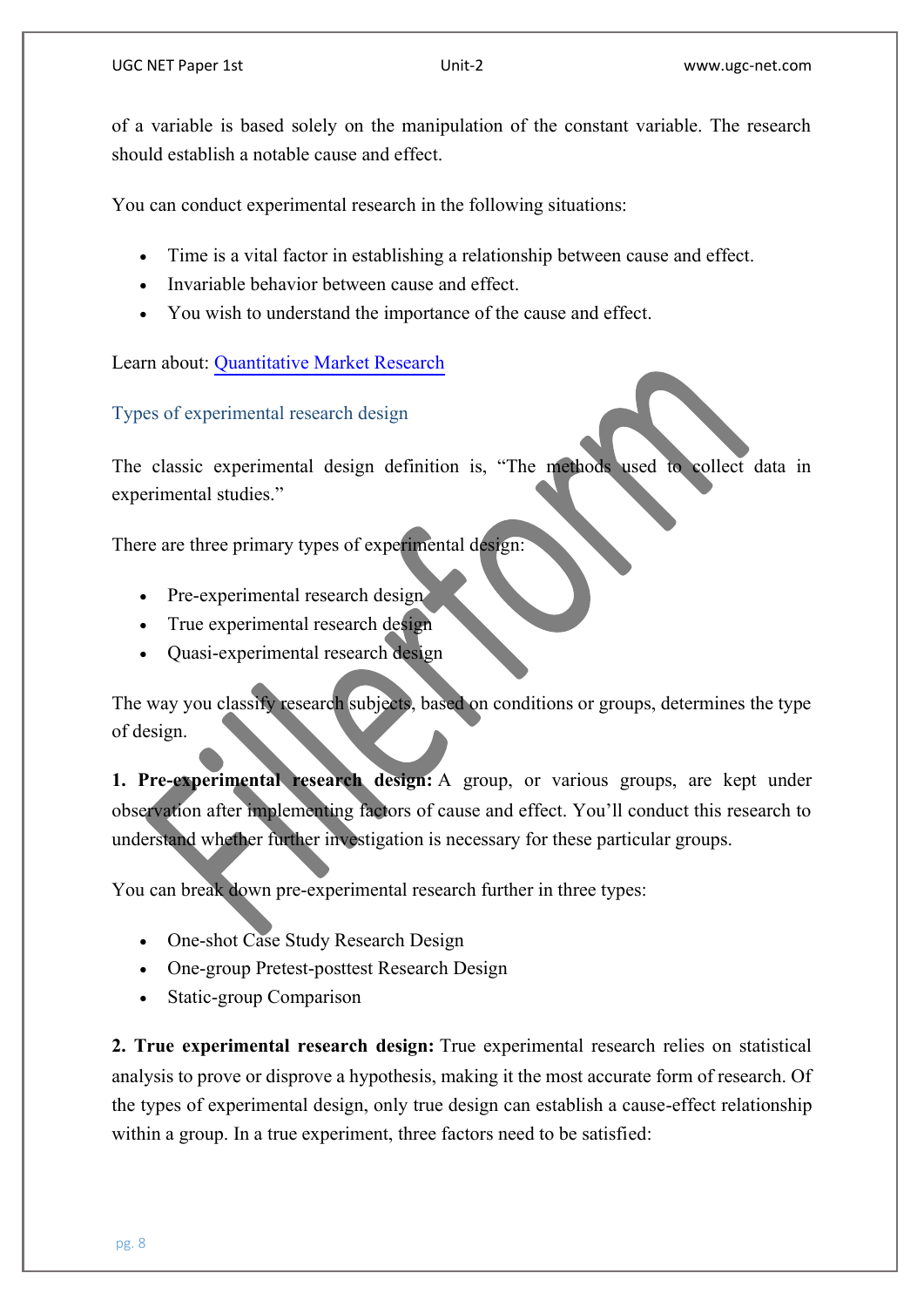- There is a Control Group, which won't be subject to changes, and an Experimental Group, which will experience the changed variables.
- A variable which can be manipulated by the researcher
- Random distribution

This experimental research method commonly occurs in the physical sciences.

**3. Quasi-experimental research design:** The word "Quasi" indicates similarity. A quasiexperimental design is similar to experimental, but it is not the same. The difference between the two is the assignment of a control group. In this research, an independent variable is manipulated, but the participants of a group are not randomly assigned. Quasi-research is used in field settings where random assignment is either irrelevant or not required.

Learn about: [Market research](https://www.questionpro.com/blog/what-is-market-research/)

# Advantages of experimental research

It's vital to test new ideas or theories. Why put time, effort, and funding into something that may not work?

Experimental research allows you to test your idea in a controlled environment before taking it to market. It also provides the best method to test your theory, thanks to the following advantages:

- Researchers have a stronger hold over variables to obtain desired results.
- The subject or industry does not impact the effectiveness of experimental research. Any industry can implement it for research purposes.
- The results are specific.
- After analyzing the results, you can apply your findings to similar ideas or situations.
- You can identify the cause and effect of a hypothesis. Researchers can further analyze this relationship to determine more in-depth ideas.
- Experimental research makes an ideal starting point. The data you collect is a foundation on which to build more ideas and conduct more research.

## **What is descriptive research?**

Descriptive research definition: Descriptive research is defined as a research method that describes the characteristics of the population or phenomenon studied. This methodology focuses more on the "what" of the research subject than the "why" of the research subject.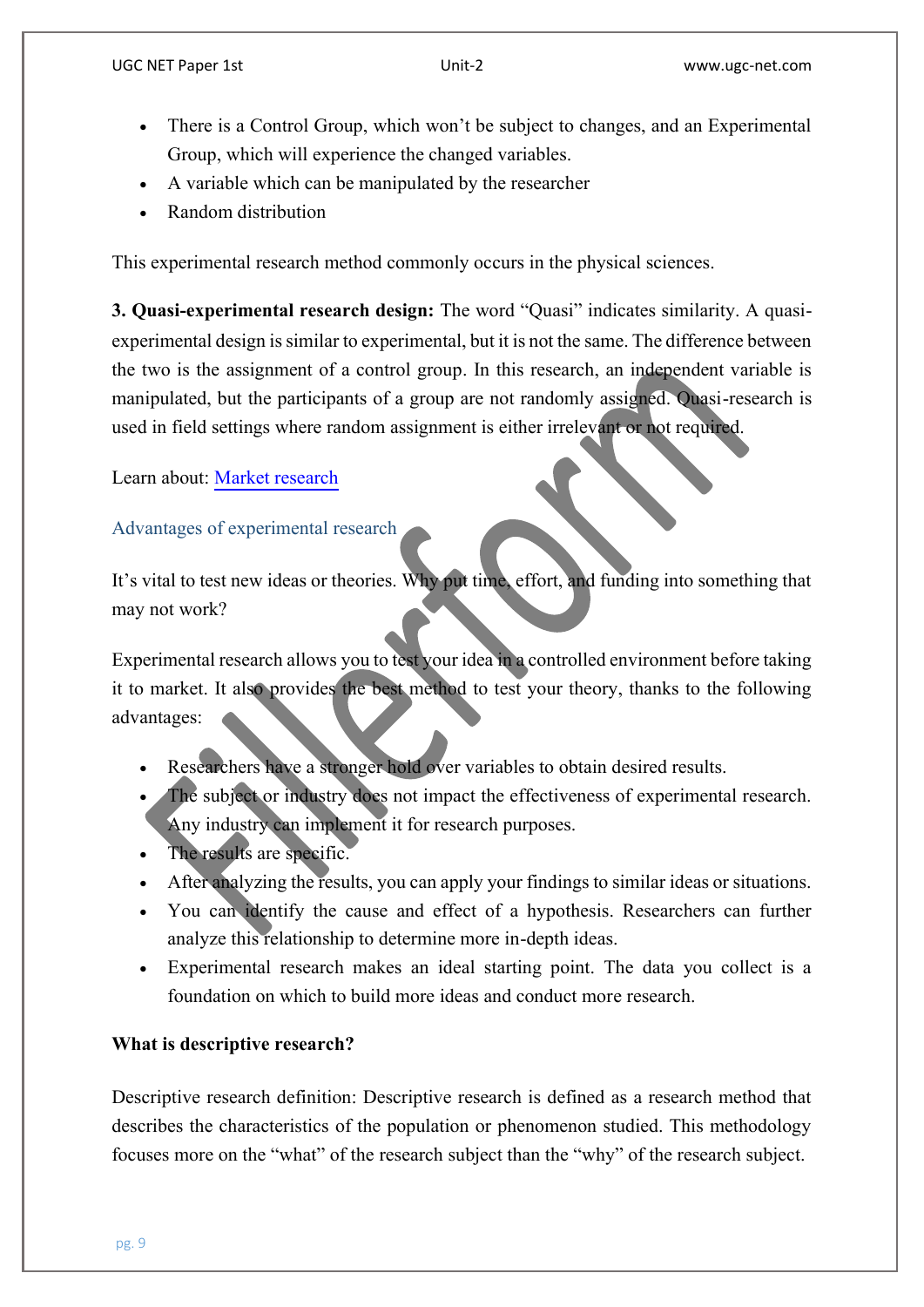The descriptive research method primarily focuses on describing the nature of a demographic segment, without focusing on "why" a particular phenomenon occurs. In other words, it "describes" the subject of the research, without covering "why" it happens.

#### **[Gather research insights](https://www.questionpro.com/a/showEntry.do?classID=1053&sourceRef=research-edition-home)**

For example, an apparel brand that wants to understand the fashion purchasing trends among New York buyers will conduct a demographic survey of this region, gather population data and then conduct descriptive research on this demographic segment. The study will then uncover details on "what is the purchasing pattern of New York buyers," but not cover any investigative information about "why" the patterns exits. Because for the apparel brand trying to break into this market, understanding the nature of their market is the study's objective.

#### Characteristics of descriptive research

The term descriptive research then refers to research questions, design of the study, and data analysis conducted on that topic. We call it an observational research method because none of the research study variables are influenced in any capacity.

Some distinctive characteristics of descriptive research are:

- 1. **Quantitative research:** Descriptive research is a quantitative research method that attempts to collect quantifiable information for statistical analysis of the population sample. It is a popular market research tool that allows us to collect and describe the demographic segment's nature.
- 2. **Uncontrolled variables:** In descriptive research, none of the variables are influenced in any way. This uses observational methods to conduct the research. Hence, the nature of the variables or their behavior is not in the hands of the researcher.
- 3. **Cross-sectional studies:** Descriptive research is generally a cross-sectional study where different sections belonging to the same group are studied.
- 4. **The basis for further research:** Researchers further research the data collected and analyzed from descriptive research using different research techniques. The data can also help point towards the types of research methods used for the subsequent research.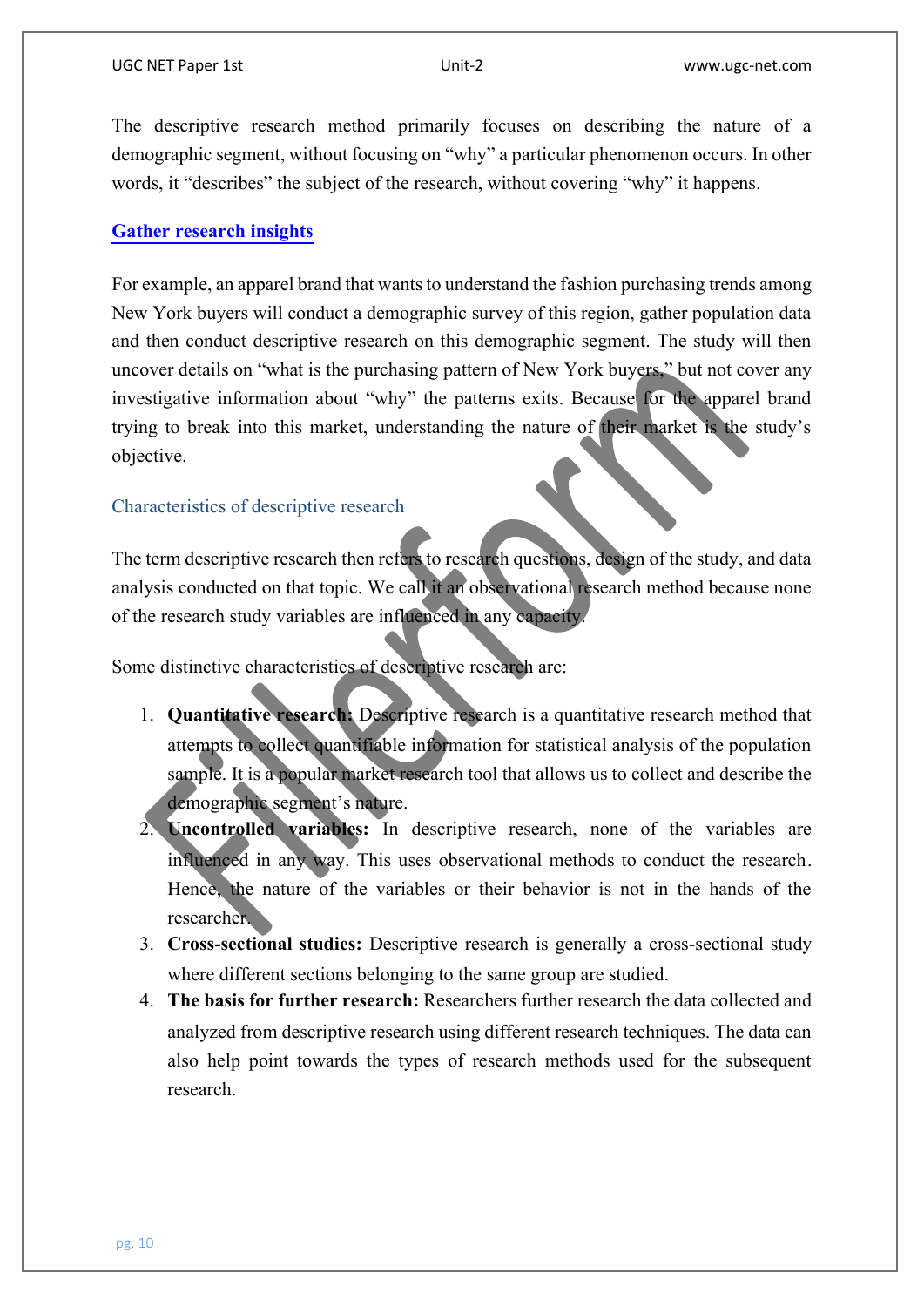# Applications of descriptive research with examples

A descriptive research method can be used in multiple ways and for various reasons. Before getting into any survey, though, the survey goals and survey design are crucial. Despite following these steps, there is no way to know if one will meet the research outcome. How to use descriptive research? To understand the end objective of research goals, below are some ways organizations currently use descriptive research today:

- **Define respondent characteristics:** The aim of using close-ended questions is to draw concrete conclusions about the respondents. This could be the need to derive patterns, traits, and behaviors of the respondents. It could also be to understand from a respondent, their attitude, or opinion about the phenomenon. For example, understanding from millenials the hours per week they spend on browsing the internet. All this information helps the organization researching to make informed business decisions.
- **Measure data trends:** Researchers measure data trends over time with a descriptive research design's statistical capabilities. Consider if an apparel company researches different demographics like age groups from 24-35 and 36-45 on a new range launch of autumn wear. If one of those groups doesn't take too well to the new launch, it provides insight into what clothes are like and what is not. The brand drops the clothes and apparel that customers don't like.
- **Conduct comparisons:** Organizations also use a descriptive research design to understand how different groups respond to a specific product or service. For example, an apparel brand creates a survey asking general questions that measure the brand's image. The same study also asks demographic questions like age, income, gender, geographical location, etc. This consumer research helps the organization understand what aspects of the brand appeal to the population and what aspects do not. It also helps make product or marketing fixes or even create a new product line to cater to high growth potential groups.
- **Validate existing conditions:** Researchers widely use descriptive research to help ascertain the research object's prevailing conditions and underlying patterns. Due to the non-invasive research method and the use of quantitative observation and some aspects of qualitative observation, researchers observe each variable and conduct an in-depth analysis. Researchers also use it to validate any existing conditions that may be prevalent in a population.
- **Conduct research at different times:** The analysis can be conducted at different periods to ascertain any similarities or differences. This also allows any number of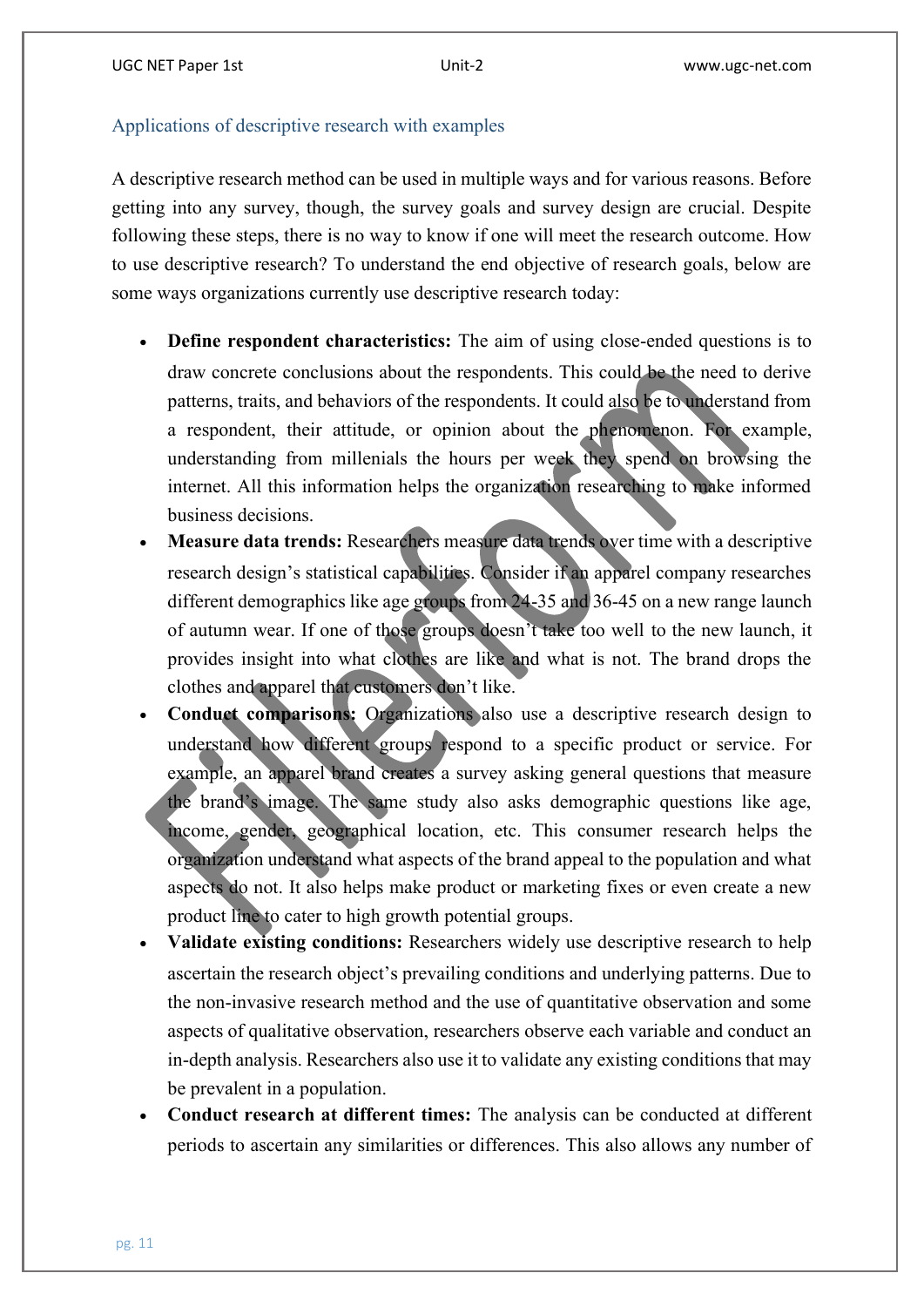variables to be evaluated. For verification, studies on prevailing conditions can also be repeated to draw trends.

## Descriptive research methods

There are three distinctive methods to conduct descriptive research. They are:

# **Observational method**

The observational method is the most effective method to conduct this research, and researchers make use of both quantitative and qualitative observations.

A quantitative observation is the objective collection of data, which is primarily focused on numbers and values. It suggests "associated with, of or depicted in terms of a quantity." Results of quantitative observation are derived using statistical and numerical analysis methods. It implies observation of any entity associated with a numeric value such as age, shape, weight, volume, scale, etc. For example, the researcher can track if current customers will refer the brand using a simple Net Promoter Score question.

Qualitative observation doesn't involve measurements or numbers but instead just monitoring characteristics. In this case, the researcher observes the respondents from a distance. Since the respondents are in a comfortable environment, the characteristics observed are natural and effective. In a descriptive research design, the researcher can choose to be either a complete observer, an observer as a participant, a participant as an observer, or a full participant. For example, in a supermarket, a researcher can from afar monitor and track the customers' selection and purchasing trends. This offers a more indepth insight into the purchasing experience of the customer.

# **Case study method**

Case studies involve in-depth research and study of individuals or groups. Case studies lead to a hypothesis and widen a further scope of studying a phenomenon. However, case studies should not be used to determine cause and effect as they can't make accurate predictions because there could be a bias on the researcher's part. The other reason why case studies are not a reliable way of conducting descriptive research is that there could be an atypical respondent in the survey. Describing them leads to weak generalizations and moving away from external validity.

## **Survey research**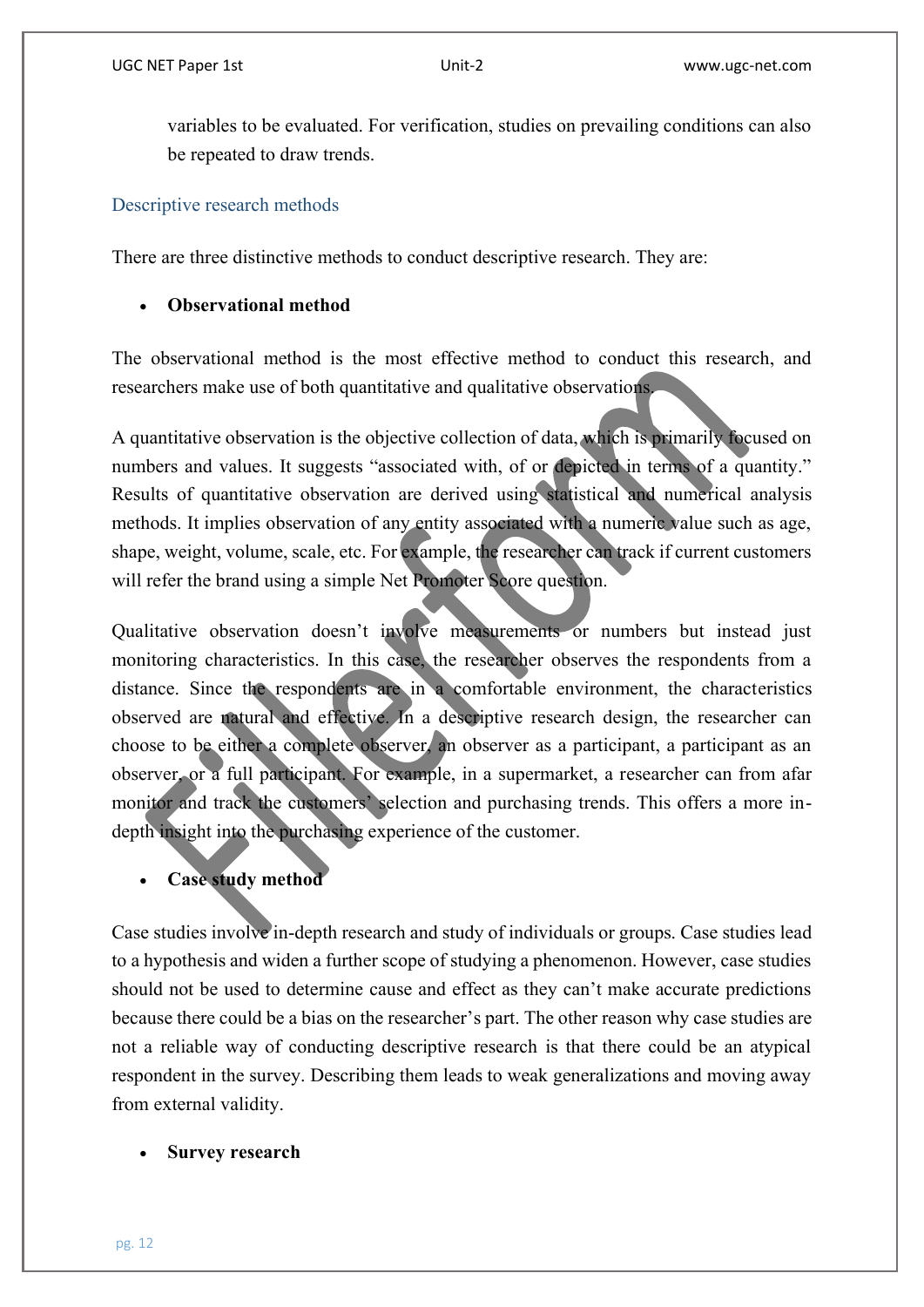In survey research, respondents answer through surveys or questionnaires or polls. They are a popular market research tool to collect feedback from respondents. A study to gather useful data should have the right survey questions. It should be a balanced mix of open-ended questions and close ended-questions. The survey method can be conducted online or offline, making it the go-to option for descriptive research where the sample size is enormous.

# Examples of descriptive research

Some examples of descriptive research are:

- 1. A specialty food group launching a new range of barbecue rubs would like to understand what flavors of rubs are favored by different people. To understand the preferred flavor palette, they conduct this type of research study using various methods like observational methods in supermarkets. By also surveying while collecting in-depth demographic information, offers insights about the preference of different markets. This can also help tailor make the rubs and spreads to various preferred meats in that demographic. Conducting this type of research helps the organization tweak their business model and amplify marketing in core markets.
- 2. Another example of where this research can be used is if a school district wishes to evaluate teachers' attitudes about using technology in the classroom. By conducting surveys and observing their comfortableness using technology through observational methods, the researcher can gauge what they can help understand if a full-fledged implementation can face an issue. This also helps in understanding if the students are impacted in any way with this change.

Some other problems and research questions that can lead to descriptive research are:

- Market researchers want to observe the habits of consumers.
- A company wants to evaluate the morale of its staff.
- A school district wants to understand if students will access online lessons rather than textbooks.
- To understand if its wellness programs enhance the overall health of the employees.

# **[Gather research insights](https://www.questionpro.com/a/showEntry.do?classID=1053&sourceRef=research-edition-home)**

Advantages of descriptive research

Some of the significant advantages of descriptive research are: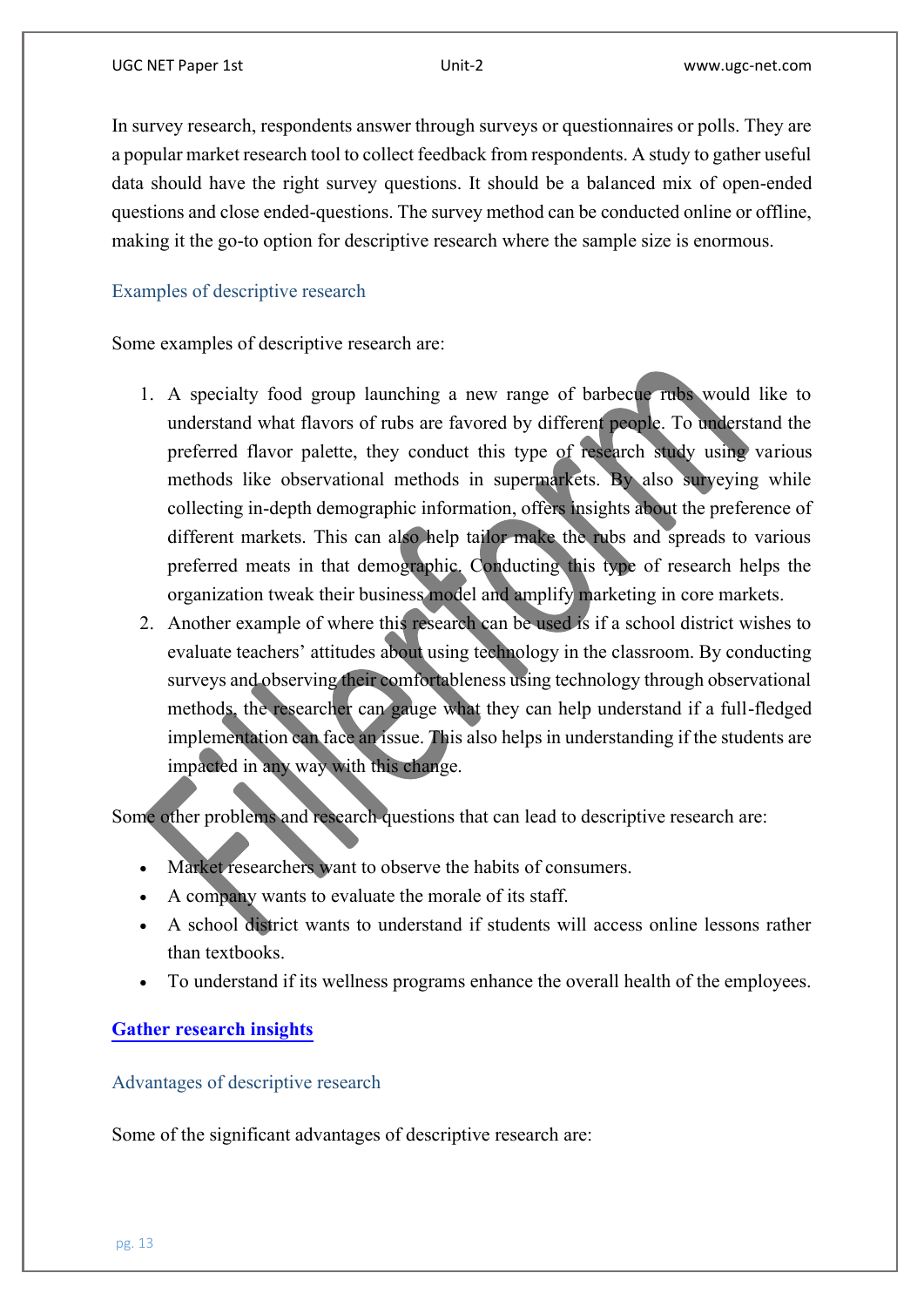- **Data collection:** A researcher can conduct descriptive research using specific methods like observational method, case study method, and survey method. Between these three, all primary data collection methods are covered, which provides a lot of information. This can be used for future research or even developing a hypothesis of your research object.
- **Varied:** Since the data collected is qualitative and quantitative, it gives a holistic understanding of a research topic. The information is varied, diverse, and thorough.
- Natural environment: Descriptive research allows for the research to be conducted in the respondent's natural environment, which ensures that high-quality and honest data is collected.
- **Quick to perform and cheap:** As the sample size is generally large in descriptive research, the data collection is quick to conduct and is inexpensive.

# **Social Research: Definition**

Social Research is a method used by social scientists and researchers to learn about people and societies so that they can design products/services that cater to various needs of the people. Different socio-economic groups belonging to different parts of a county think differently. Various aspects of human behavior need to be addressed to understand their thoughts and feedback about the social world, which can be done using Social Research. Any topic can trigger social research – new feature, new market trend or an upgrade in old technology.

# **[Select your respondents](https://www.questionpro.com/a/showEntry.do?mode=audience&sourceRef=audience)**

Social Research is conducted by following a systematic plan of action which includes [qualitative a](https://www.questionpro.com/blog/qualitative-observation/)nd quantitative observation methods.

- Oualitative methods rely on direct communication with members of a market, observation, text analysis. The results of this method are focused more on being accurate rather than generalizing to the entire population.
- Quantitative methods use statistical analysis techniques to evaluate data collected via surveys, polls or questionnaires.

Social Research contains elements of both these methods to analyze a range of social occurrences such as an investigation of historical sites, census of the country, detailed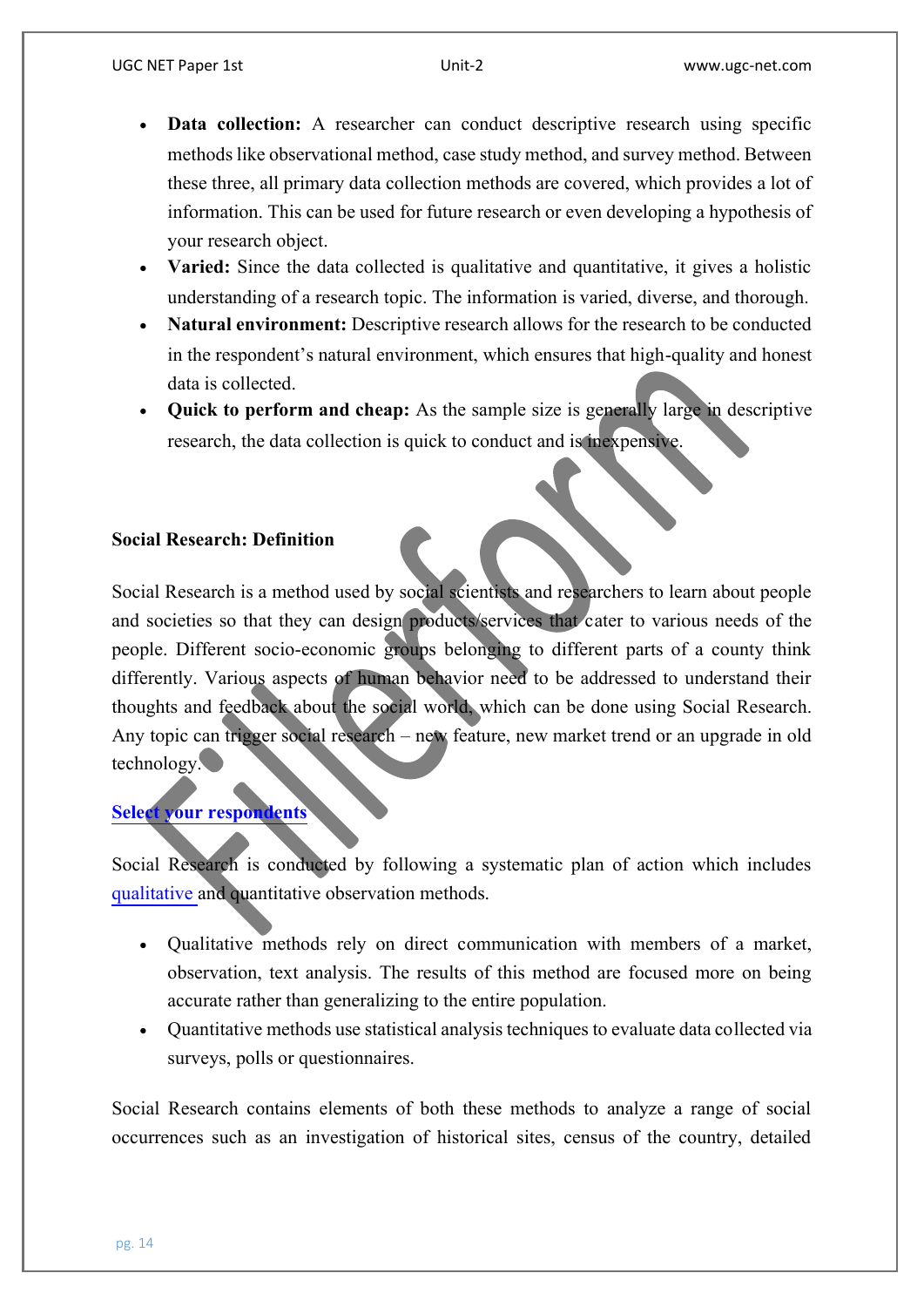analysis of research conducted to understand reasons for increased reports of molestation in the country etc.

A survey to monitor happiness in a respondent population is one of the most widely used applications of social research. The [happiness survey template](https://www.questionpro.com/survey-templates/happiness-survey-template/) can be used by researchers an organizations to gauge how happy a respondent is and the things that can be done to increase happiness in that respondent.

Learn more: [Public Library Survey Questions + Sample Questionnaire Template](https://www.questionpro.com/survey-templates/public-library-survey-template/)

#### Types of Social Research

There are four main types of Social Research: Qualitative and Quantitative Research, Primary and Secondary Research.

**[Qualitative Research](https://www.questionpro.com/blog/qualitative-research-methods/): Qualitative Research is defined as a method to collect data via open**ended and conversational discussions, There are five main qualitative research methods- ethnographic research, focus groups, one-on-one online interview, content analysis and case study research. Usually, participants are not taken out of their ecosystem for qualitative data collection to gather information in real-time which helps in building trust. Researchers depend on multiple methods to gather qualitative data for complex issues.

**[Quantitative Research](https://www.questionpro.com/blog/quantitative-research/):** Quantitative Research is an extremely informative source of data collection conducted via mediums such as surveys, polls, and questionnaires. The gathered data can be analyzed to conclude numerical or statistical results. There are four distinct quantitative research methods: [survey research,](https://www.questionpro.com/tour/survey-research.html) [correlational research,](https://www.questionpro.com/blog/correlational-research/) causal-comparative research and [experimental research.](https://www.questionpro.com/blog/experimental-research/) This research is carried out on a sample that is representative of the target market usually using close-ended questions and data is presented in tables, charts, graphs etc.

For example, A survey can be conducted to understand Climate change awareness among the general population. Such a survey will give in-depth information about people's perception about climate change and also the behaviors that impact positive behavior. Such a questionnaire will enable the researcher to understand what needs to be done to create more awareness among the public.

Learn More: [Climate Change Awareness Survey Template](https://www.questionpro.com/survey-templates/climate-change-awareness-survey-template/)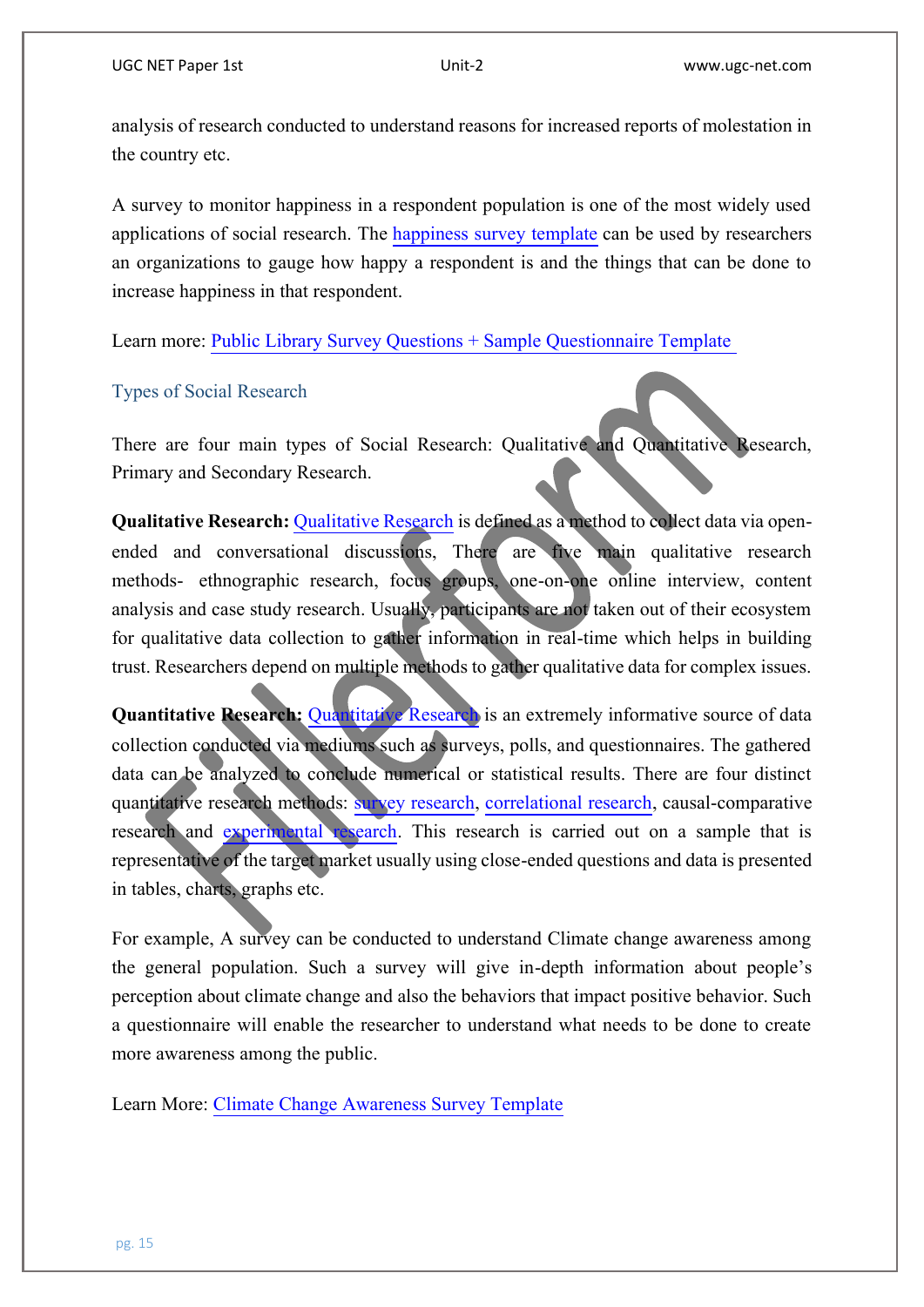**[Primary Research](https://www.questionpro.com/primary-research.html): Primary Research is conducted by the researchers themselves. There** are a list of questions that a researcher intends to ask which need tobe customized according to the target market. These questions are sent to the respondents via surveys, polls or questionnaires so that analyzing them becomes convenient for the researcher. Since data is collected first-hand, it's highly accurate according to the requirement of research.

For example: There are tens of thousands of deaths and injuries related to gun violence in the United States. We keep hearing about people carrying weapons attacking general public in the news. There is quite a debate in the American public as to understand if possession of guns is the cause to this. Institutions related to public health or governmental organizations are carrying out studies to find the cause. A lot of policies are also influenced by the opinion of the general population and gun control policies are no different. Hence a [gun control](https://www.questionpro.com/survey-templates/gun-control-survey-questions/)  [questionnaire](https://www.questionpro.com/survey-templates/gun-control-survey-questions/) can be carried out to gather data to understand what people think about gun violence, gun control, factors and effects of possession of firearms. Such a survey can help these institutions to make valid reforms on the basis of the data gathered.

Learn more: Wi-Fi Security Survey Ouestions  $+$  Sample Ouestionnaire Template

[Secondary Research](https://www.questionpro.com/tour/secondary-research.html): Secondary Research is a method where information has already been collected by research organizations or marketers. Newspapers, online communities, reports, audio-visual evidence etc. fall under the category of secondary data. After identifying the topic of research and research sources, a researcher can collect existing information available from the noted sources. They can then combine all the information to compare and analyze it to derive conclusions.

## Social Research Methods

**Surveys:** A survey is conducted by sending a set of pre-decided [questions](https://www.questionpro.com/article/survey-question-answer-type.html) to a [sample](https://www.questionpro.com/blog/types-of-sampling-for-social-research/) of individuals from a target market. This will lead to a collection of information and feedback from individuals that belong to various backgrounds, ethnicities, age-groups etc. Surveys can be conducted via online and offline mediums. Due to the improvement in technological mediums and their reach, online mediums have flourished and there is an increase in the number of people depending on online survey software to conduct regular surveys and polls.

There are various types of social research surveys: [Longitudinal,](https://www.questionpro.com/blog/longitudinal-study/) [Cross-sectional,](https://www.questionpro.com/blog/cross-sectional-study/) [Correlational Research.](https://www.questionpro.com/blog/correlational-research/) Longitudinal and Cross-sectional social research surveys are observational methods while Correlational is a non-experimental research method. Longitudinal social research surveys are conducted with the same sample over a course of time while Cross-sectional surveys are conducted with different samples.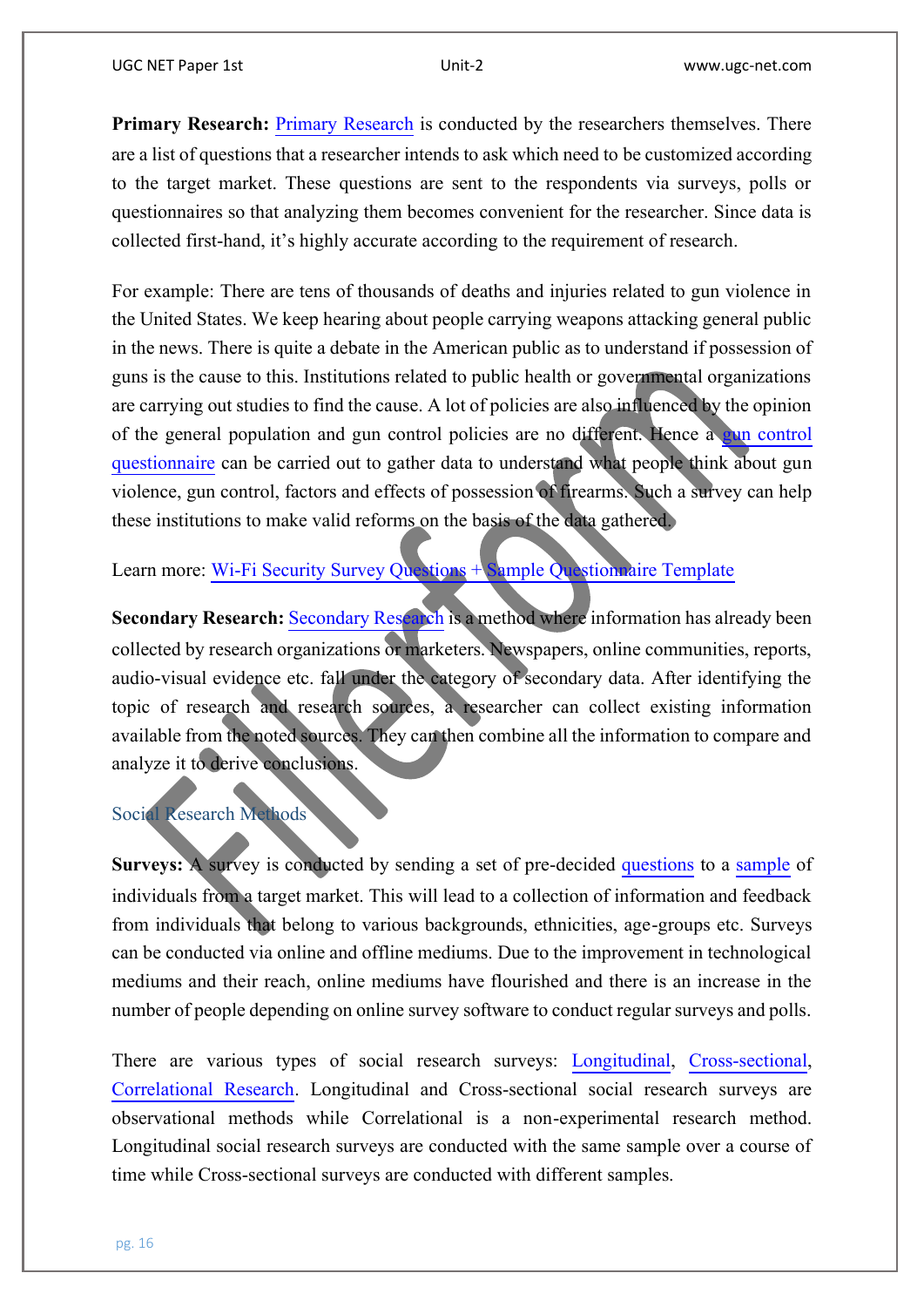For example: It has been observed in recent times, that there is an increase in the number of divorces, or failed relationships. The number of couples visiting marriage counselors or psychiatrists is increasing. Sometimes it gets tricky to understand what is the cause for a relationship falling apart. A screening process to understand an overview of the relationship can be an easy method. A marriage counselor can use a [relationship survey](https://www.questionpro.com/survey-templates/relationship-survey-template/) to understand the chemistry in a relationship, the factors that influence the health of a relationship, the challenges faced in a relationship and expectations in a relationship. Such a survey can be very useful to deduce various findings in a patient and treatment can be done accordingly.

Another example for the use of surveys can be to gather information on the awareness of disasters and disaster management programs. A lot of institutions like the UN or the local disaster management team try to keep their communities prepared for disasters. Possessing knowledge about this is crucial in disaster prone areas and is a good type of knowledge that can help everyone. In such a case, a survey can enable these institutions to understand what are the areas that can be promoted more and what regions need what kind of training. Hence a [disaster management survey](https://www.questionpro.com/survey-templates/disaster-management-survey-questions/) can be conducted to understand public's knowledge about the impact of disasters on communities, and the measures they undertake to respond to disasters and how can the risk be reduced.

Learn more: [NBA Survey Questions + Sample Questionnaire Template](https://www.questionpro.com/survey-templates/nba-survey-questions/)

**Experiments:** An [experimental research](https://www.questionpro.com/blog/experimental-research/) is conducted by researchers to observe the change in one variable on another, i.e. to establish the cause and effects of a variable. In experiments, there is a theory which needs to be proved or disproved by careful observation and analysis. An efficient experiment will be successful in building a cause-effect relationship while proving, rejecting or disproving a theory. Laboratory and field experiments are preferred by researchers.

**Interviews:** The technique of garnering opinions and feedback by asking selected questions face-to-face, via telephone or online mediums is called interview research. There are formal and informal interviews – formal interviews are the ones which are organized by the researcher with structured [open-ended](https://www.questionpro.com/open-ended-questions.html) and [closed-ended](https://www.questionpro.com/close-ended-questions.html) questions and format while informal interviews are the ones which are more of conversations with the participants and are extremely flexible to collect as much information as possible.

Examples of interviews in social research are sociological studies that are conducted to understand how religious people are. To this effect, a [Church survey](https://www.questionpro.com/survey-templates/church-survey-template/)can be used by a pastor or priest to understand from the laity the reasons they attend Church and if it meets their spiritual needs.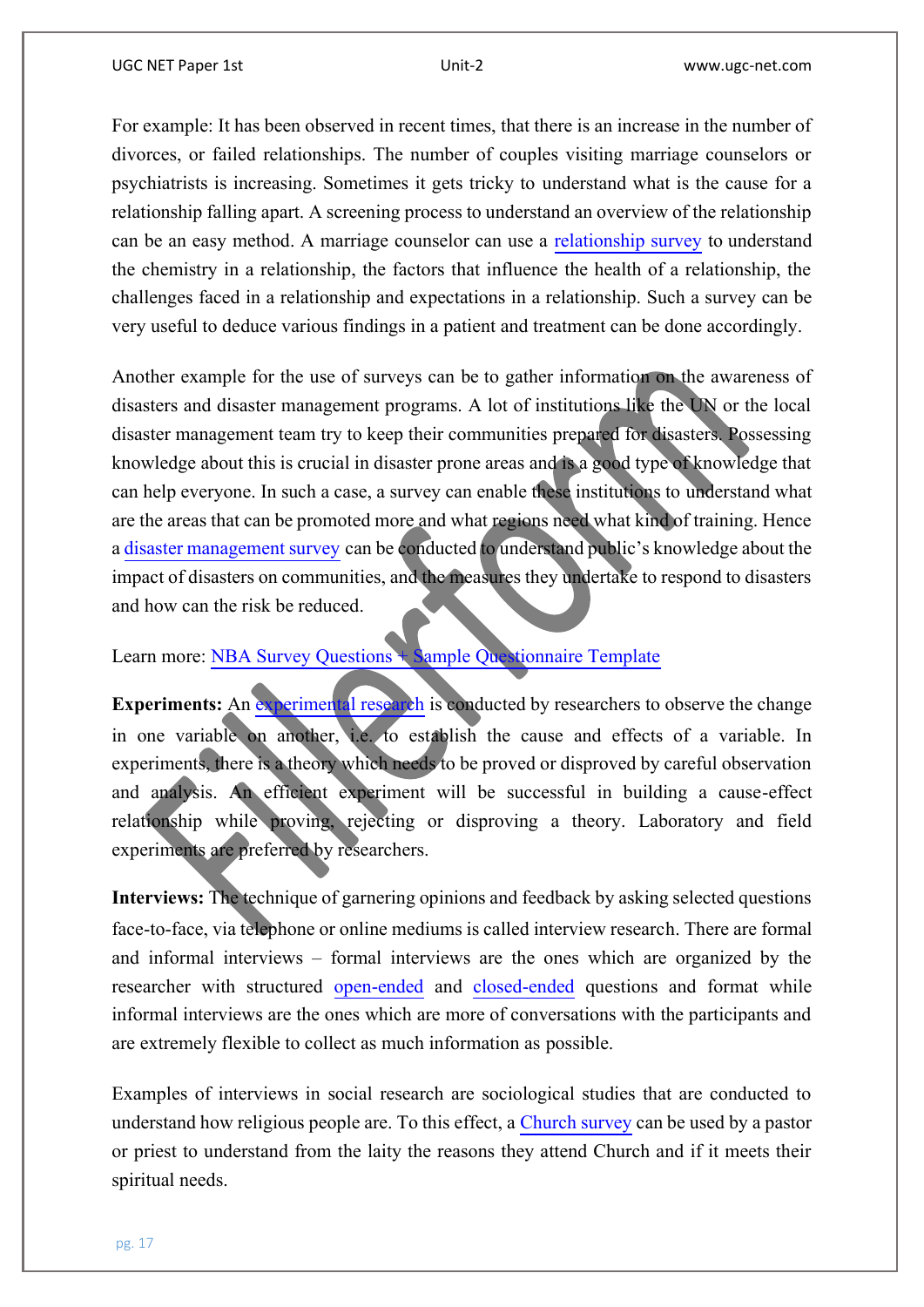**Observation:** In observational research, a researcher is expected to be involved in the daily life of all the participants to understand their routine, their decision-making skills, their capability to handle pressure and their overall likes and dislikes. These factors and recorded and careful observations are made to decide factors such as whether a change in law will impact their lifestyle or whether a new feature will be accepted by individuals.

Historical research design

- 1. 1. HISTORICAL RESEARCH DESIGN PRESENTED BY:LAXMI THAPA
- 2. [2. H](https://image.slidesharecdn.com/historicalrd-170403162330/95/historical-research-design-2-638.jpg?cb=1491236631)istorical research design  $\neg$  Analyzing the past events and develops the present concept and conclusion.  $\rightarrow$  Analyzing the previous information or events minutely and testing their validity.  $\neg$  The purpose of a historical research design is to collect, verify, and synthesize evidence from the past to establish facts that defend or refute a hypothesis.  $\neg$  Describes what occurred in the past.  $\neg$  Depends upon data observed by other rather than investigator.
- 3. [3. E](https://image.slidesharecdn.com/historicalrd-170403162330/95/historical-research-design-3-638.jpg?cb=1491236631)xamples of Historical research studies  $\overline{\omega}$ A historical research on the development of nursing in Nepal  $\overline{\omega}$ A historical research on the development of nursing education in Nepal
- 4. [4. C](https://image.slidesharecdn.com/historicalrd-170403162330/95/historical-research-design-4-638.jpg?cb=1491236631)haracteristics  $\rightarrow$  Historical research involves the careful study and analysis of data about past events.  $\Box$  It is a critical investigation of events, their development, experiences of past.  $\rightarrow$  The purpose is to gain a clearer understanding of the impact of past on present and future events related to life process.  $\neg$  Involves the review of written materials but may include oral documentation as well.

# Qualitative vs. quantitative research

#### Quantitative research

Quantitative research is **expressed in numbers and graphs**. It is **used to test or confirm** theories and assumptions. This type of research can be used to establish **generalizable facts** about a topic.

Common quantitative methods include experiments, observations recorded as numbers, and surveys with closed-ended questions.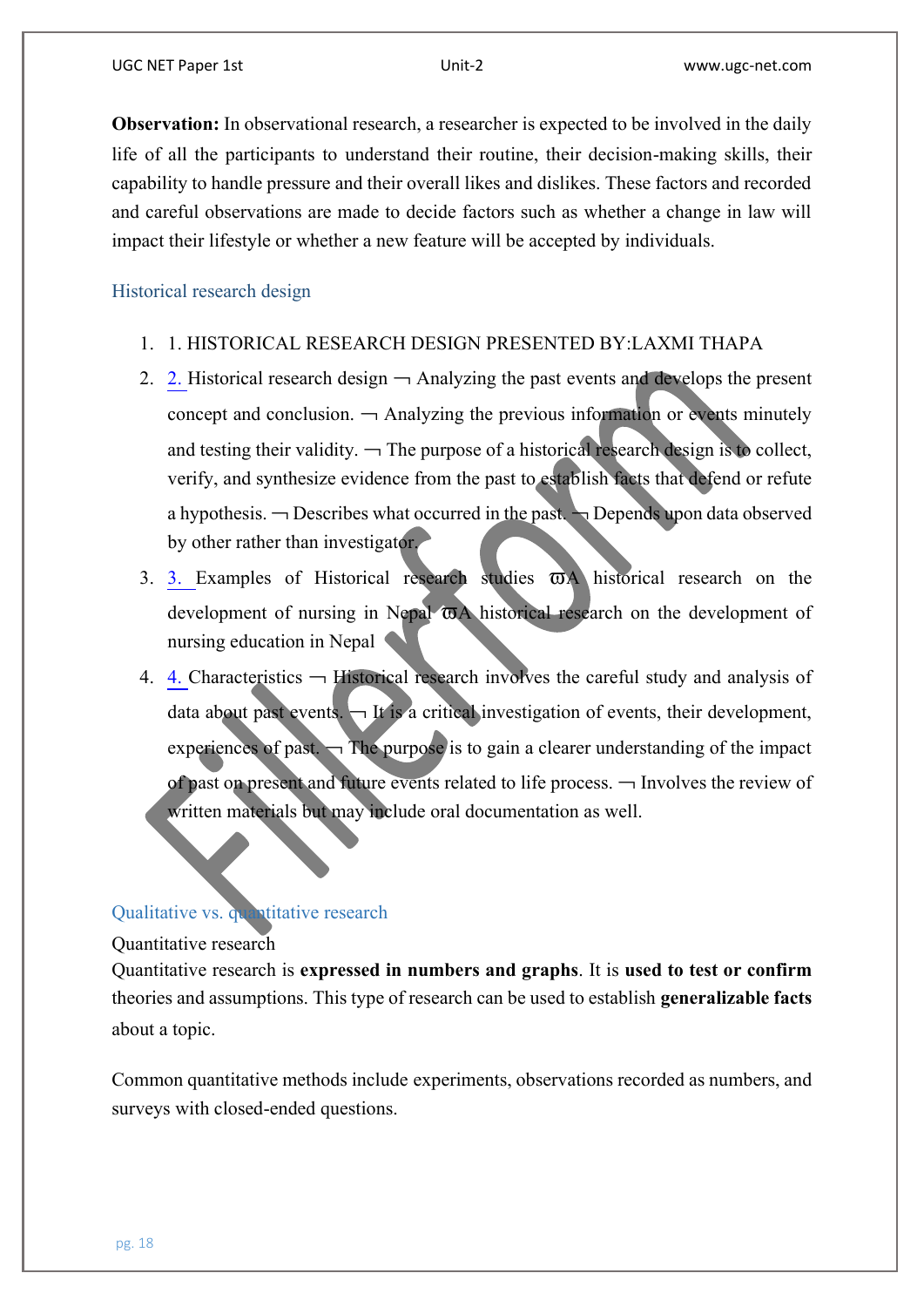## Qualitative research

Qualitative research is **expressed in words**. It is **used to understand** concepts, thoughts or experiences. This type of research enables you to gather **in-depth insights**on topics that are not well understood.

# **Data collection methods**

Quantitative and qualitative data can be collected using various methods. It is important to use a [data collection](https://www.scribbr.com/methodology/data-collection/) method that will help answer your research question(s).

Many data collection methods can be either qualitative or quantitative. For example, in surveys, observations or [case studies,](https://www.scribbr.nl/onderzoeksmethoden/case-study/) your data can be represented as numbers (e.g. using rating scales or counting frequencies) or as words (e.g. with open-ended questions or descriptions of what you observe).

However, some methods are more commonly used in one type or the other.

# Quantitative data collection methods

- **[Surveys:](https://www.scribbr.com/methodology/survey-research/)** List of closed or multiple choice questions that is distributed to a [sample](https://www.scribbr.com/methodology/sampling-methods/) (online, in person, or over the phone).
- **[Experiments:](https://www.scribbr.com/methodology/experimental-design/)** Situation in which [variables](https://www.scribbr.com/methodology/types-of-variables/) are controlled and manipulated to establish cause-and-effect relationships.
- **Observations:** Observing subjects in a natural environment where variables can't be controlled.

# Qualitative data collection methods

- **Interviews**: Asking open-ended questions verbally to respondents.
- **Focus groups:** Discussion among a group of people about a topic to gather opinions that can be used for further research.
- **[Ethnography](https://www.scribbr.com/methodology/ethnography/)**: Participating in a community or organization for an extended period of time to closely observe culture and behavior.
- **[Literature review:](https://www.scribbr.com/dissertation/literature-review/)** Survey of published works by other authors.

Common qualitative methods include interviews with open-ended questions, observations described in words, and literature reviews that explore concepts and theories.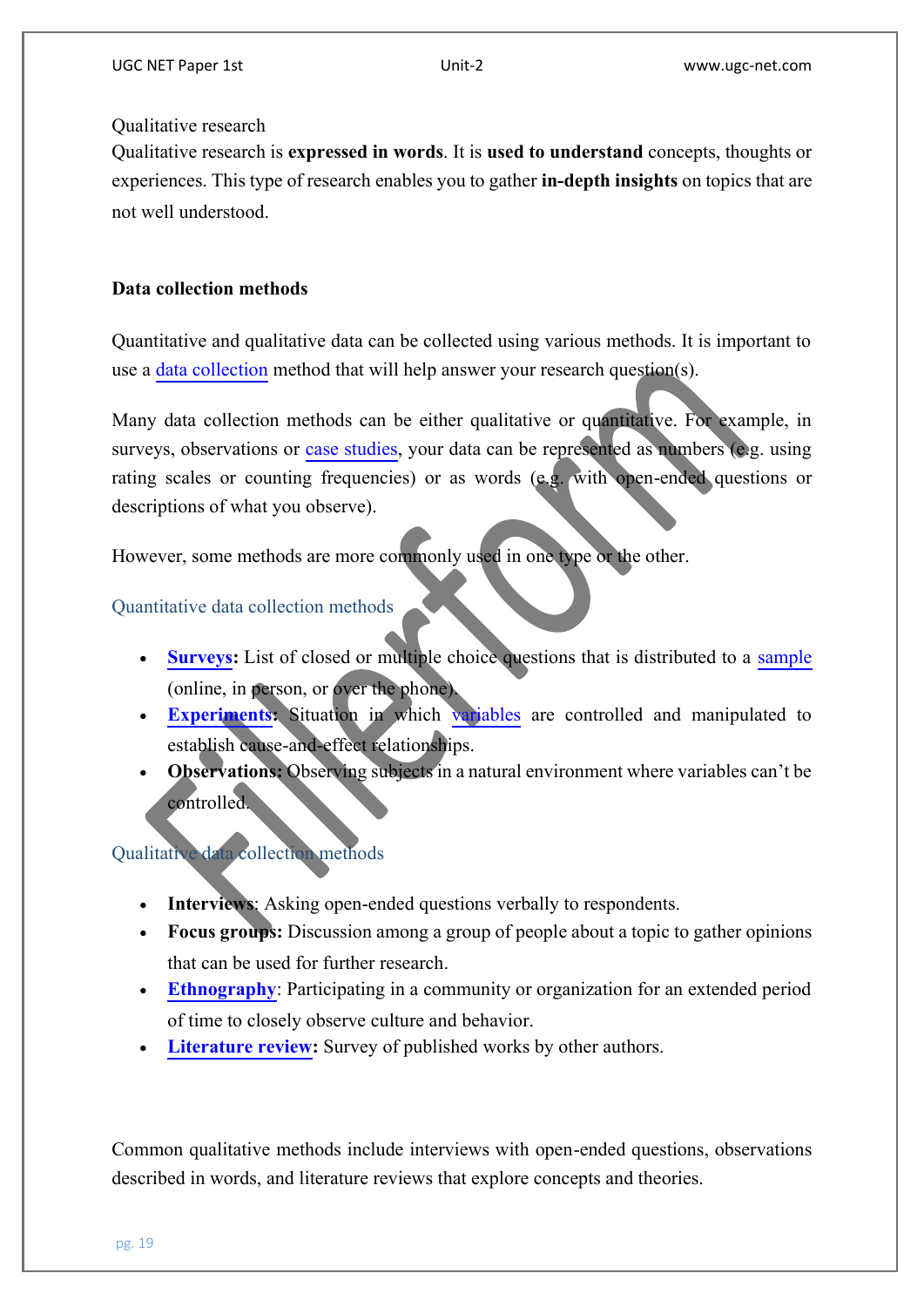# **When to use qualitative vs. quantitative research**

A rule of thumb for deciding whether to use qualitative or quantitative data is:

- Use quantitative research if you want to **confirm or test something** (a theory or hypothesis)
- Use qualitative research if you want to **understand something** (concepts, thoughts, experiences)

# **How to analyze qualitative and quantitative data**

Qualitative or quantitative data by itself can't prove or demonstrate anything, but has to be analyzed to show its meaning in relation to the research questions. The method of analysis differs for each type of data.

# Analyzing quantitative data

Quantitativedata is based on numbers. Simple math or more advanced [statistical analysis](https://www.scribbr.com/?cat_ID=34372) is used to discover commonalities or patterns in the data. The results are often reported in graphs and tables.

Applications such as Excel, SPSS, or R can be used to calculate things like:

- Average scores
- The number of times a particular answer was given
- The [correlation](https://www.scribbr.com/methodology/correlational-research/) or causation between two or more variables
- The [reliability and validity](https://www.scribbr.com/methodology/reliability-vs-validity/) of the results

# Analyzing qualitative data

Qualitative data is more difficult to analyze than quantitative data. It consists of text, images or videos instead of numbers.

Some common approaches to analyzing qualitative data include:

 [Qualitative content analysis:](https://www.scribbr.com/methodology/content-analysis/) Tracking the occurrence, position and meaning of words or phrases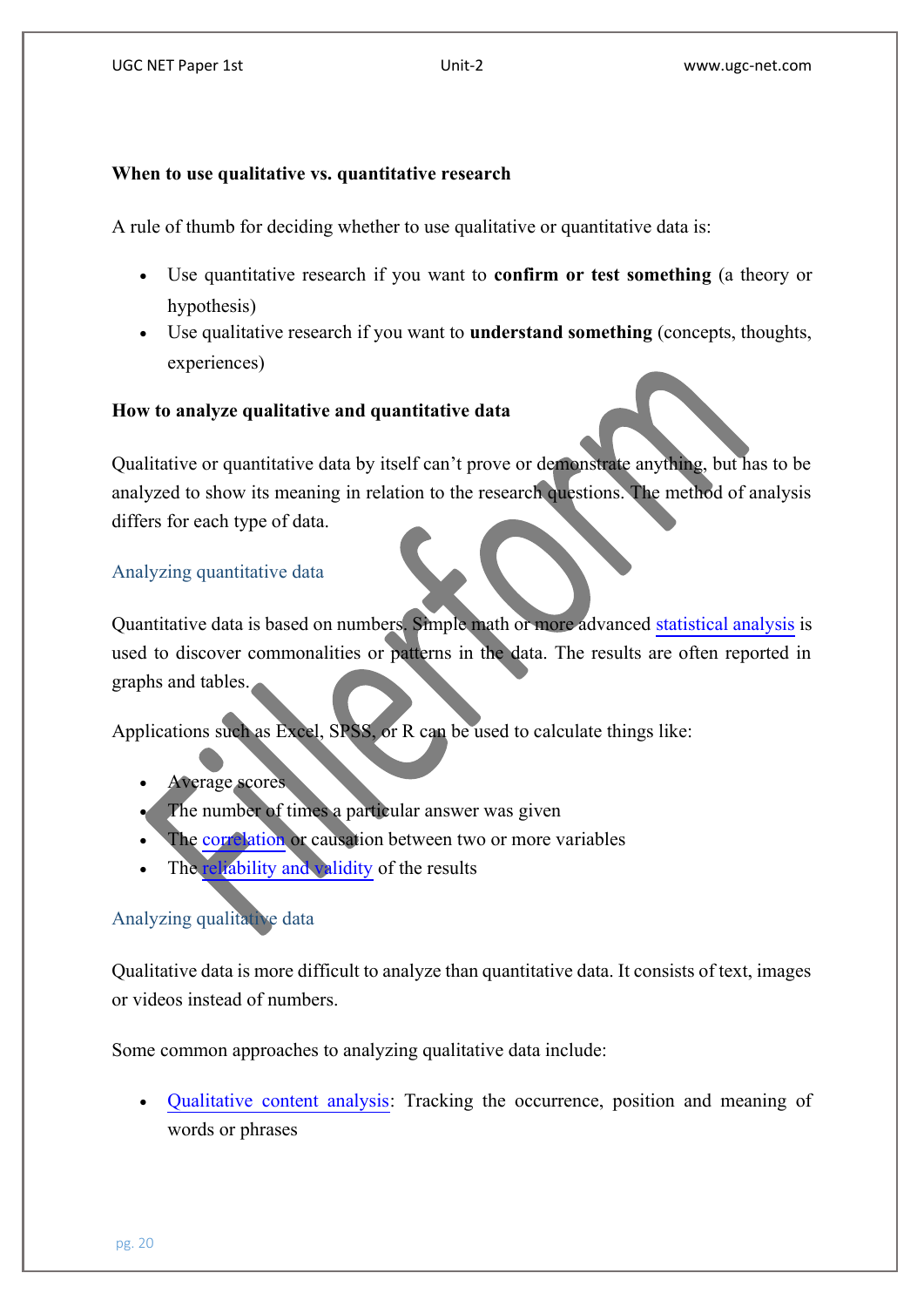- [Thematic analysis:](https://www.scribbr.com/methodology/thematic-analysis/) Closely examining the data to identify the main themes and patterns
- [Discourse analysis:](https://www.scribbr.com/methodology/discourse-analysis/) Studying how communication works in social contexts

# Research Process: 8 Steps in Research Process

There are a variety of approaches to research in any field of investigation, irrespective of whether it is applied research or basic research. Each particular research study will be unique in some ways because of the particular time, setting, environment, and place in which it is being undertaken.

Nevertheless, all research endeavors share a common goal of furthering our understanding of the problem and thus all traverse through certain basic stages, forming a process called the **research process.**

An understanding of the research process is necessary to effectively carry out research and sequencing of the stages inherent in the process.

These 8 stages in the research process are

- 1. Identifying the problem.
- 2. Reviewing literature.
- 3. Setting research questions, objectives, and hypotheses.
- 4. Choosing the study design.
- 5. Deciding on the sample design.
- 6. Collecting data.
- 7. Processing and analyzing data.
- 8. Writing the report.

The research process outlined above is, in essence, part and parcel of a research proposal. It is an outline of your commitment that you intend to follow in executing a research study.

A close examination of the above stages reveals that each of these stages, by and large, is dependent upon the others.

One cannot analyze data (step 7) unless he has collected data (step 6). It is also true that one cannot write a report (step 8) unless he has collected and analyzed data (step 7).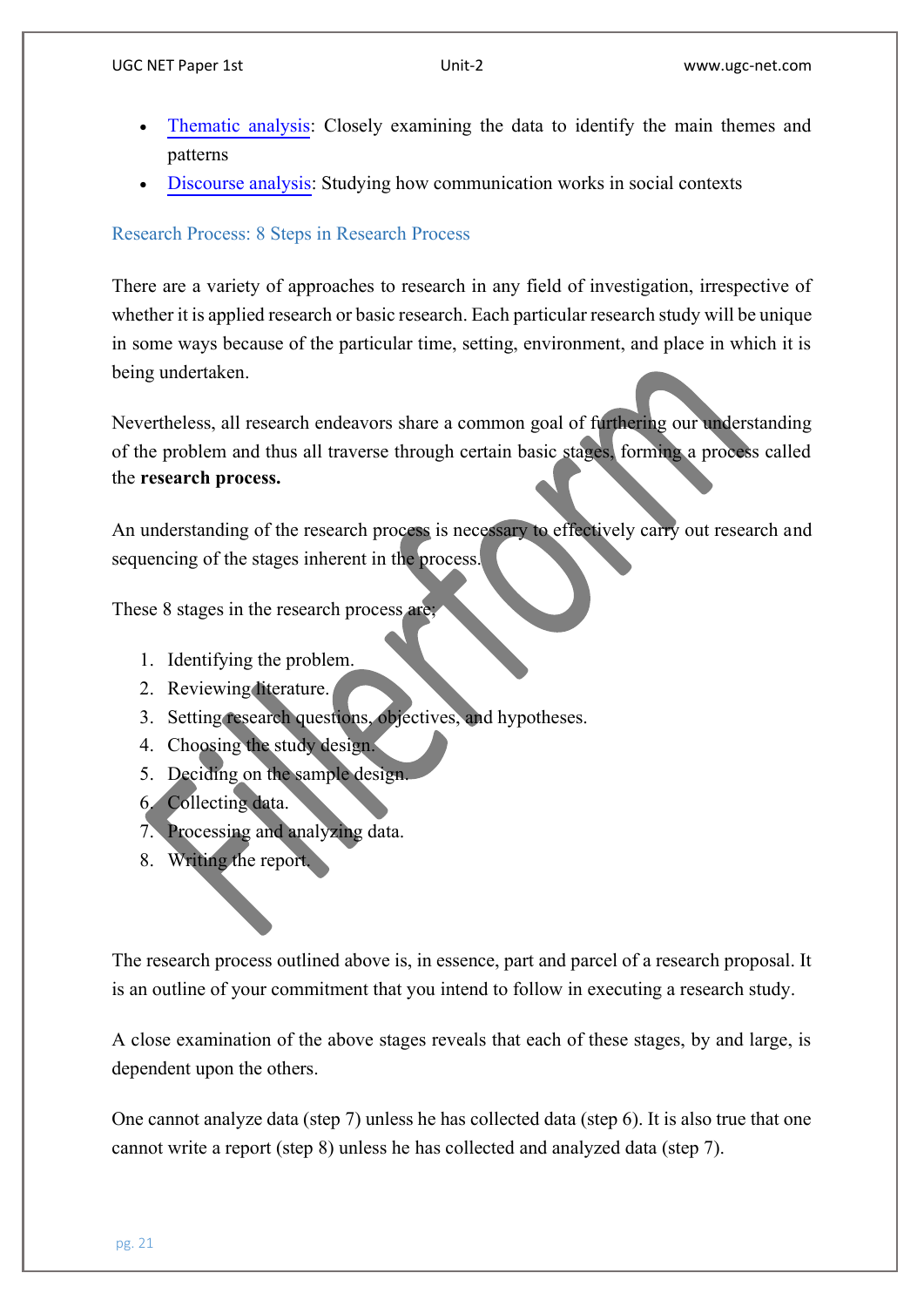Research then is a system of interdependent related stages. Violation of this sequence can cause irreparable harm to the study.

It is also true that several alternatives are available to the researcher during eachof the stages stated above. A research process can be compared with a route map.

The map analogy is useful for the researcher because at each stage of the research process, and there are several alternatives to follow.

Choosing the best alternative in terms of time constraints, money, and human resources in our research decision is our primary goal.

Before explaining the stages of the research process, we explain the term 'iterative' appearing within the oval-shaped diagram at the center of the schematic diagram. The key to a successful research project ultimately lies in iteration: the process of returning again and again to the identification of the research problems, methodology, data collection, etc. which lead to new ideas, revisions and improvements.

Often, by discussing the research project with advisers and peers, one will find that new research questions need to be added, variables to be omitted, added or redefined, and other changes to be made. As a proposed study is examined and reexamined from different perspectives, it may begin to transform and take a different shape.

This is to be expected and is an essential component of a good research study.

Besides, it is important to examine study methods and data to be collected from different viewpoints to ensure a comprehensive approach to the research question.

In conclusion, there is seldom any single strategy or formula for developing a successful research study, but it is important to realize that the research process is cyclical and iterative.

# **Step – 1: Identifying the Problem**

The first and foremost task in the entire process of scientific research is to identify a research problem.

A well-identified problem will lead the researcher to accomplish all-important phases of the research process, starting from setting objectives to the selection of the research methodology.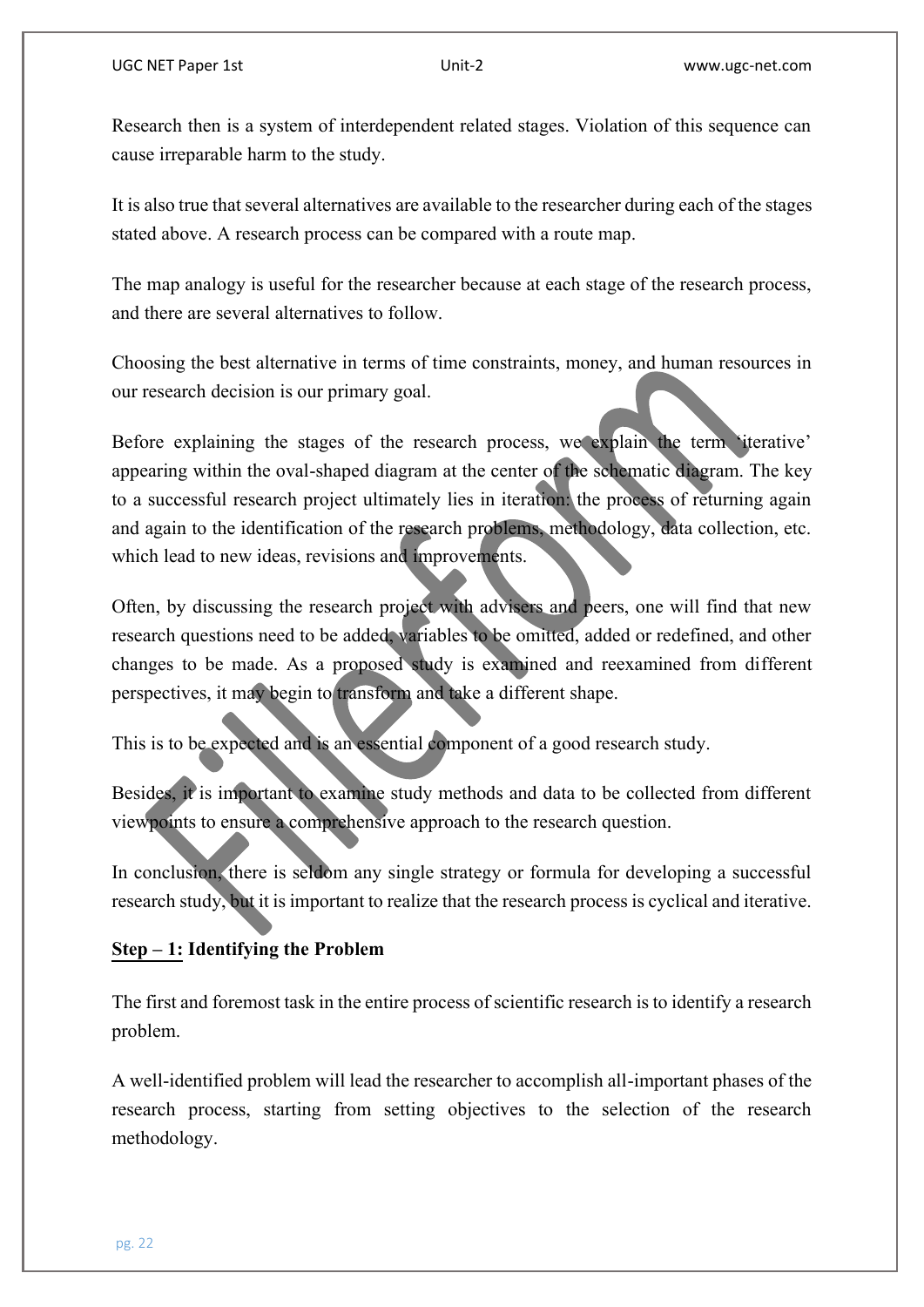But the core question is: whether all problems require research.

We have countless problems around us, but all that we encounter do not qualify as research problems, and thus, these do not need to be researched.

Keeping this point in view, we must draw a line between a research problem and a nonresearch problem.

Intuitively, researchable problems are those who have a possibility of thorough verification investigation, which can be effected through the analysis and collection of data, while the non-research problems do not need to go through these processes.

Researcher need to identify both;

- 1. Non-research Problem, and
- 2. Research Problem.

#### Non-Research Problem

A **non-research problem** is one that does not require any research to arrive at a solution. Intuitively, a non-researchable problem consists of vague details and cannot be resolved through research.

It is a managerial or built-in problem that may be solved at the administrative or management level. The answer to any question raised in a non- research setting is almost always obvious.

The outbreak of cholera, for example, following a severe flood, is a common phenomenon in many communities. The reason for this is known. It is thus not a research problem.

Similarly, reasons for the sudden rise in prices of many essential commodities following the announcement of the budget by the Finance Minister need no investigation. Hence it is not a problem that needs research.

#### **Example #1**

A recent survey in District *A* found that 1000 women were continuous users of contraceptive pills.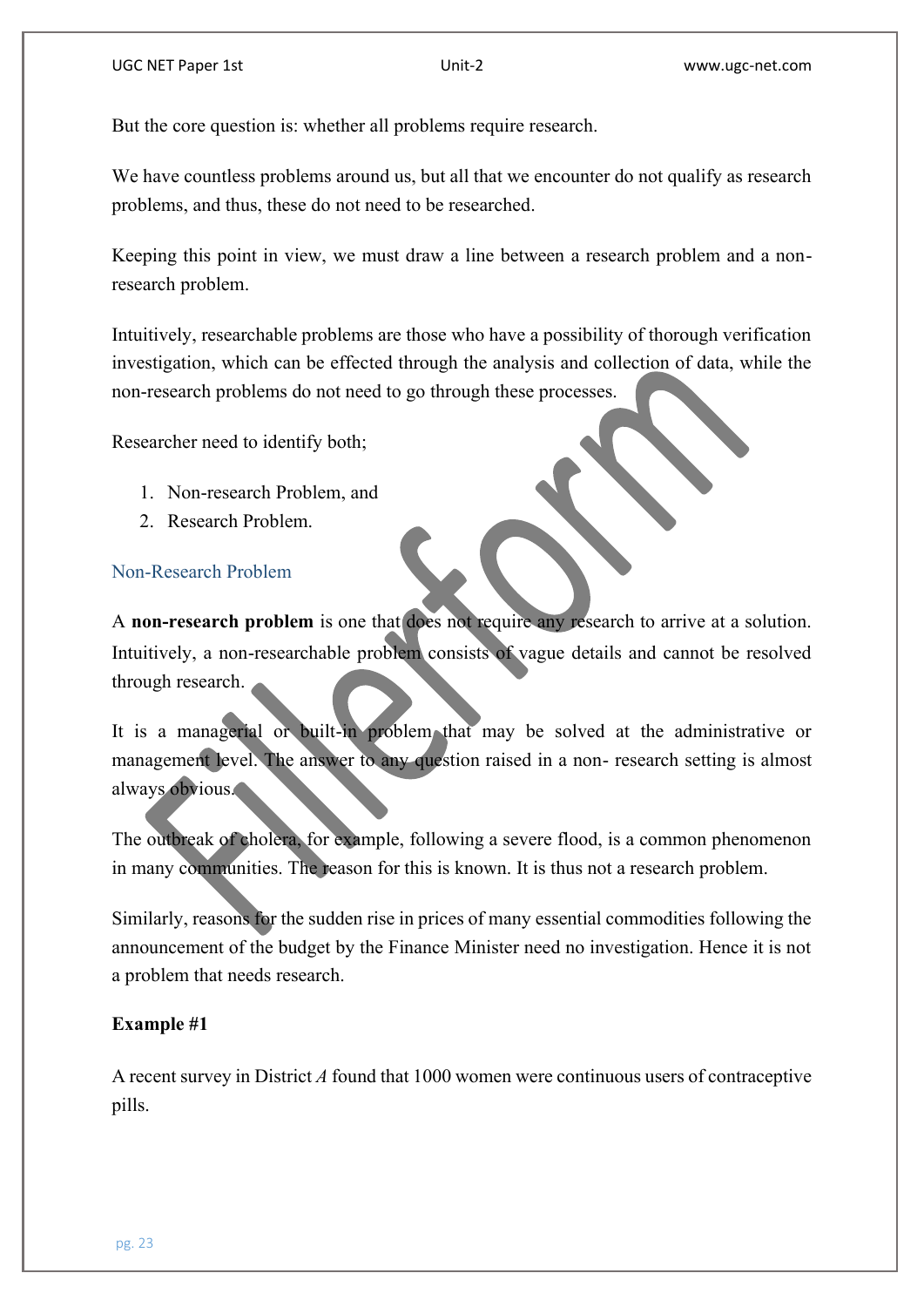But last month's service statistics indicate that none of these women were using contraceptive pills (Fisher et al. 1991:4).

The **discrepancy** is that 'all 1000 women should have been using a pill, but in fact, none is doing so. The question is: why the discrepancy exists?

Well, the fact is, a monsoon flood has prevented all new supplies of pills reaching District *A,* and all old supplies have been exhausted. Thus, although the problem situation exists, the reason for the problem is already known.

Therefore, assuming that all the facts are correct, there is no reason to research the factors associated with pill discontinuation among women. This is thus a non-research problem.

# **Example #2**

A pilot survey by Dhaka University revealed that in Raipura Upazila, the goiter prevalence among the school children is as high as 80%, while in the neighboring Upazila, it is only to the extent of 30%. Why is this discrepancy?

Upon inquiry, it was seen that some three years back, UNICEF launched a lipiodol injection program in the neighboring Upazila.

This attempt acted as a preventive measure against goiter. The reason for the discrepancy is known, and hence we do not consider the problem as a research problem.

# **Example #3**

**A** hospital treated a large number of cholera cases with penicillin, but the treatment with penicillin was not found to be effective. Do we need research to know the reason?

Here again, there is one single reason that Vibrio cholera is not sensitive to penicillin, and therefore, this is not the drug of choice for this disease.

In this case, too, as the reasons are known, it is unwise to undertake any study to find out why penicillin does not improve the condition of cholera patients. This is also a non-research problem.

# **Example #4**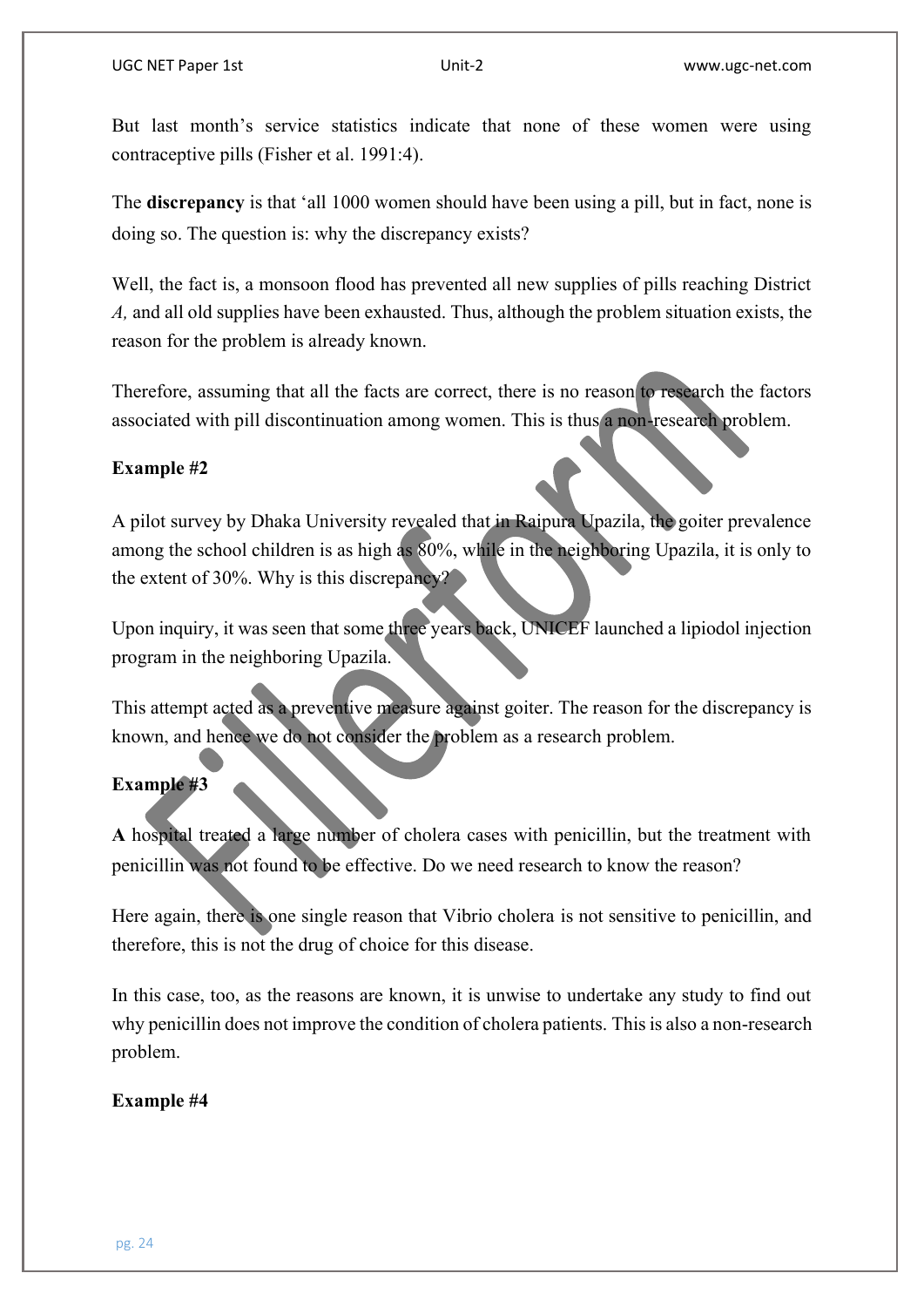In the tea marketing system, buying and selling tea starts from bidders. Blenders purchase open tea from the bidders. It is observed over the years that marketing cost is the highest for bidders, while it is the lowest for the blenders. What makes this difference?

The fact is that the bidders pay exorbitantly higher transport costs, which constitutes about 30% of their total cost.

Blenders have significantly fewer marketing functions involving transportation, and hence their marketing cost remains at a minimum.

Hence no research is needed to identify the factors that make this difference.

Here are some of the problems we frequently encounter, which may well be considered as non-research problems:

- Rises in the price of warm clothes during winter;
- Preferring admission in public universities over private universities;
- Crisis of accommodations in sea resorts during summer
- Traffic jam in the city street after office hours;
- High sales in department stores after an offer of a discount.

# Research Problem

In contrast to a non-research problem, a **research problem** is of primary concern to a researcher.

A research problem is a perceived difficulty, a feeling of discomfort, or a discrepancy between the common belief and reality.

As noted by Fisher et al. (1993), a problem will qualify as a potential research problem when the following three conditions exist:

- 1. There should be a perceived discrepancy between "what it is" and "what it should have been." This implies that there should be a difference between "what exists" and the "ideal or planned situation";
- 2. A question about "why" the discrepancy exists. This implies that the reason(s) for this discrepancy is unclear to the researcher (so that it makes sense to develop a research question); and
- 3. There should be at least two possible answers or solutions to the questions or problems.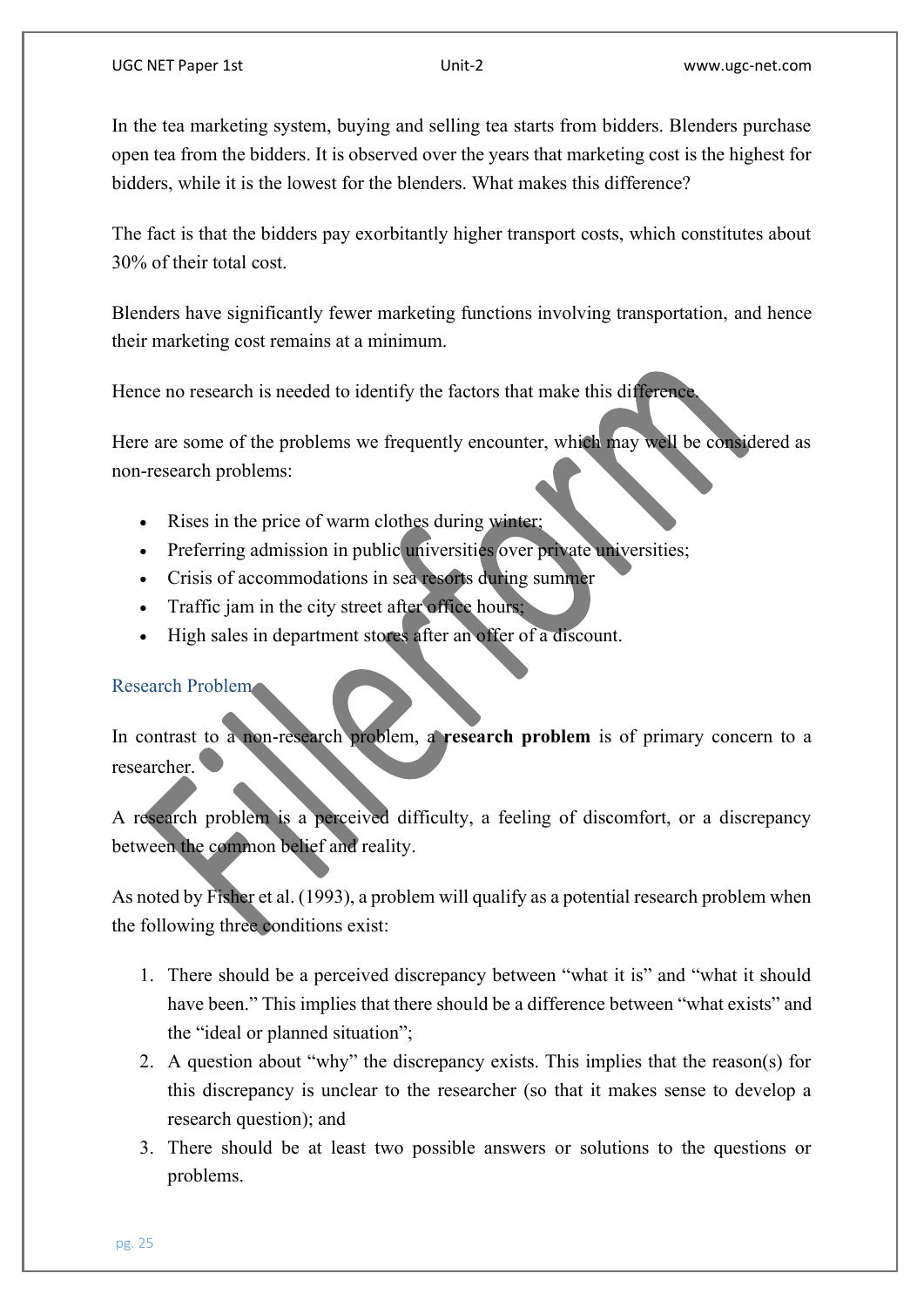The third point is important. If there is only one possible and plausible answer to the question about the discrepancy, then a research situation does not exist.

It is a non-research problem that can be tackled at the managerial or administrative level.

# **Example #1**

While visiting a rural area, the UNICEF team observed that some villages have female school attendance rates as high as 75%, while some have as low as 10%, although all villages should have a nearly equal rate of attendance. What factors are associated with this discrepancy?

We may enumerate several reasons for this:

- 1. Villages differ in their socio-economic background.
- 2. In some villages, the Muslim population constitutes a large proportion of the total population. Religion might play a vital role.
- 3. Schools are far away from some villages. The distance thus may make this difference.

Because there is more than one answer to the problem, it is considered a research problem, and a study can be undertaken to find a solution.

## **Example#2**

The Government of Bangladesh has been making all-out efforts to ensure regular flow of credit in rural areas at a concession rate through liberal lending policy and establishing a large number of bank branches in rural areas.

Knowledgeable sources indicate that expected development in rural areas has not yet been achieved mainly because of improper utilization of the credit.

More than one reason is suspected of such misuse or misdirection.

These include, among others:

- Diversion of credit money to some unproductive sectors
- Transfer of credit money to other people like money lenders, who exploit the rural people with this money
- Lack of knowledge of proper utilization of the credit.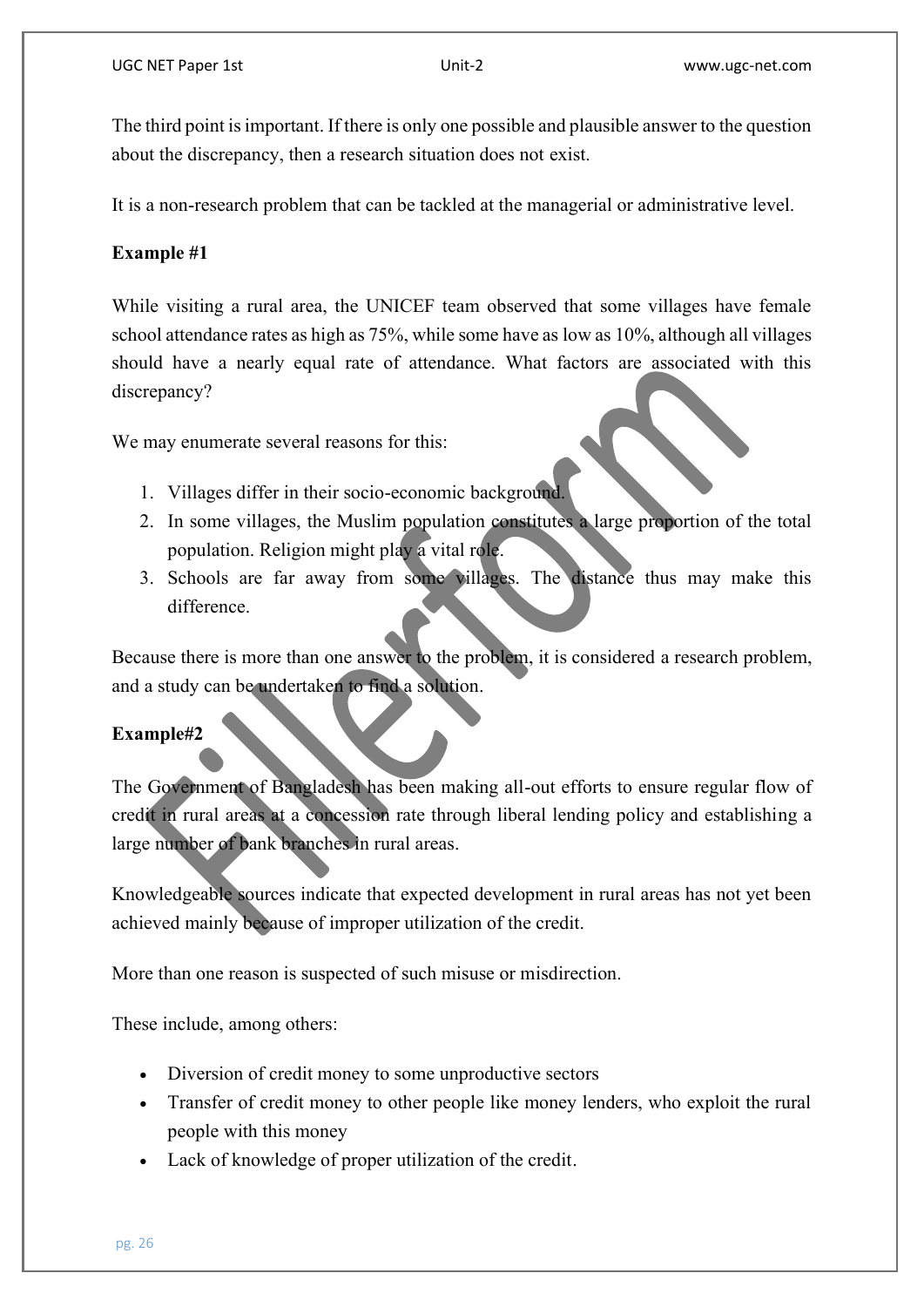Here too, reasons for misuse of loans are more than one. We thus consider this problem as a researchable problem.

# **Example #3**

On the  $20<sup>th</sup>$  day of December 2010, almost all the locals came up with a news headline of the form:

Dhaka Stock Exchange (DSE) observes the steepest ever fall in stock prices: several injured as retail investors clash with police, vehicles ransacked'.

Investors' demonstration, protest and clash with police pause a problem, but it is certainly not a research problem since there is only one known reason for the problem: DSE experiences the steepest fall in stock prices. But what causes this unprecedented fall in the share market?

Experts felt that no single reason could be attributed to the problem. It is a mix of several factors, and hence it is a research problem. The following were assumed to be some of the possible reasons:

- The merchant banking system;
- Liquidity shortage because of the hike in the rate of cash reserve requirement (CRR);
- IMF's warnings and prescriptions on the commercial banks' exposure to the stock market;
- Increase in supply of new shares;
- Manipulation of share prices;
- Lack of knowledge of the investors on the company's fundamentals.

The choice of a research problem is not as easy as it appears. It is generally guided by the researchers;

- a. own intellectual orientation,
- b. level of training,
- c. experience,
- d. knowledge on the subject matter, and
- e. intellectual curiosity.

Theoretical and practical considerations also play a vital role in choosing a research problem. Societal needs also guide to choose a research problem.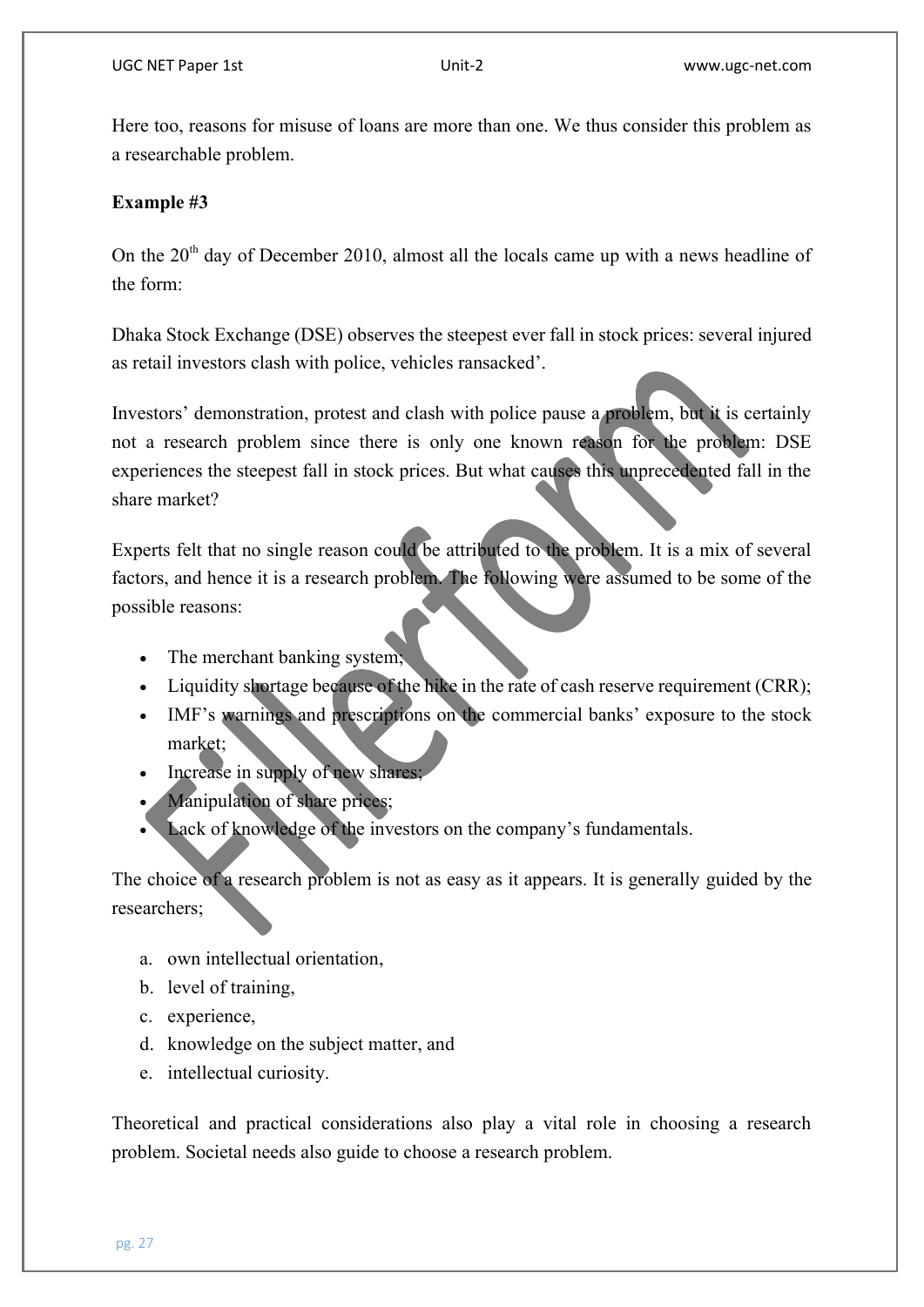Once we have chosen a research problem, a few more related steps are required to be followed before a decision is taken to undertake a research study.

These include, among others, the following:

- Statement of the problem.
- Justifying the problem.
- Analyzing the problem.

A detailed exposition of these issues is undertaken in chapter ten while discussing the proposal development.

# Statement of the Problem

A clear and well-defined statement of the problem is considered as the foundation for the development of the research proposal.

It enables the researcher to systematically point out why the proposed research on the problem should be undertaken and what he hopes to achieve with the findings of the study.

A well-defined statement of the problem will lead the researcher to formulate the research objectives, to understand the background of the study, and to choose a proper research methodology.

# Justifying the Problem

Once the problem situation has been identified and clearly stated, it is important to justify the importance of the problem.

In justifying the problems, we ask such questions as to why the problem of the study is important, how large and widespread is the problem, can others be convinced about the importance of the problem and the like.

Answers to the above questions should be reviewed and presented in one or two paragraphs that justify the importance of the problem.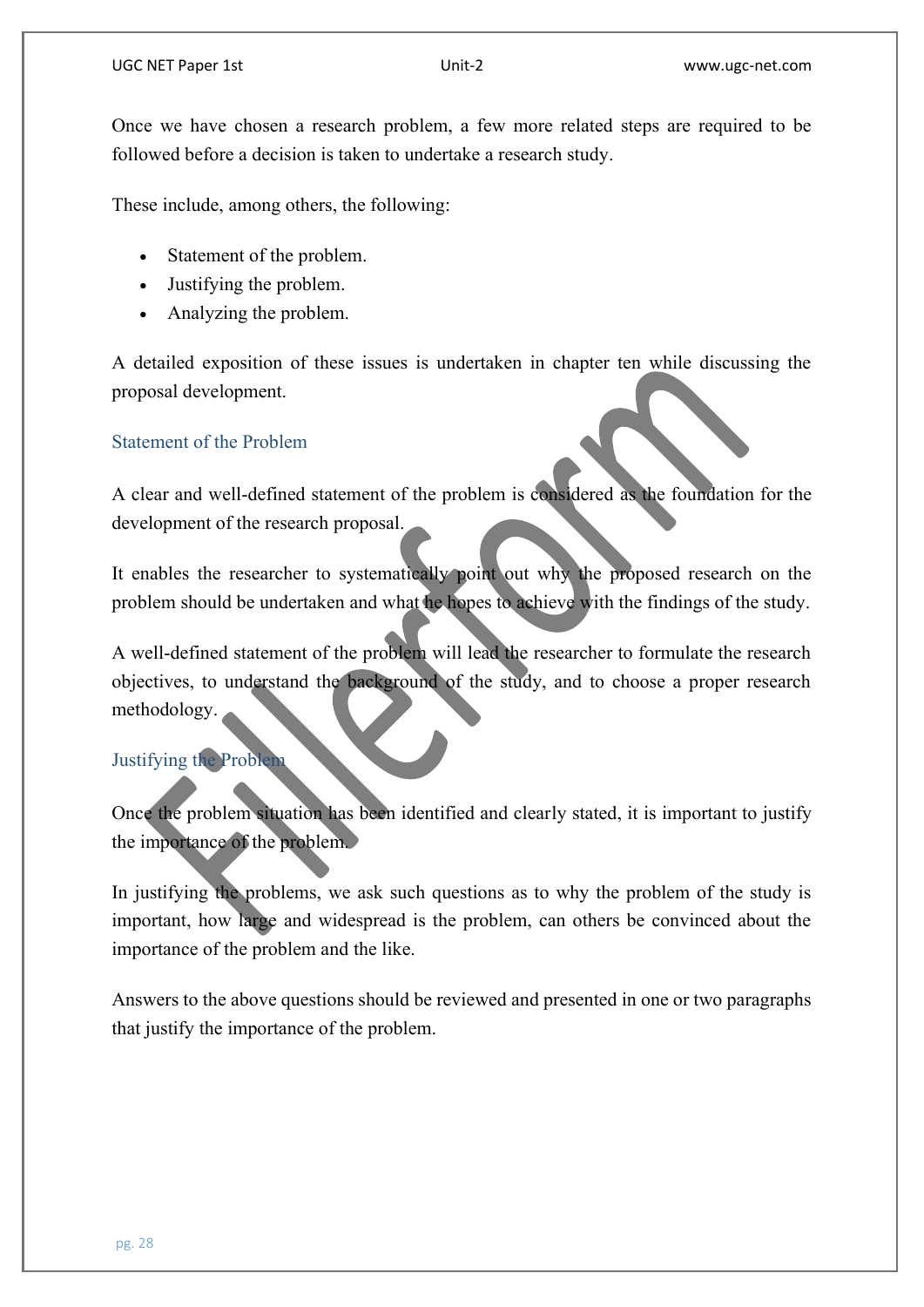# Analyzing the Problem

As a first step of analyzing the problem, critical attention should be given to accommodate the viewpoints of the managers, users, and the researchers to the problem through threadbare discussions.

The next step is to identify the factors that may have contributed to the perceived problems.

# **Step – 3: Setting research questions, objectives, and hypotheses**

After discovering and defining the research problem, researchers should make a formal statement of the problem leading to research objectives.

An **objective** will precisely say what should be researched, to delineate the type of information that should be collected, and provide a framework for the scope of the study. The best expression of a research objective is a well-formulated, testable research hypothesis.

**A hypothesis** is an unproven statement or proposition that can be refuted or supported by empirical data. Hypothetical statements assert a possible answer to a research question.

# **Step -4: Choosing the study design**

The **research design** is the blueprint or framework for fulfilling objectives and answering research questions.

It is a master plan specifying the methods and procedures for collecting, processing, and analyzing the collected data. There are four basic research designs that a researcher can use to conduct his or her study;

- 1. survey,
- 2. experiment,
- 3. secondary data study, and
- 4. observational study.

The type of research design to be chosen from among the above four designs depends primarily on four factors:

- The type of problem
- The objectives of the study,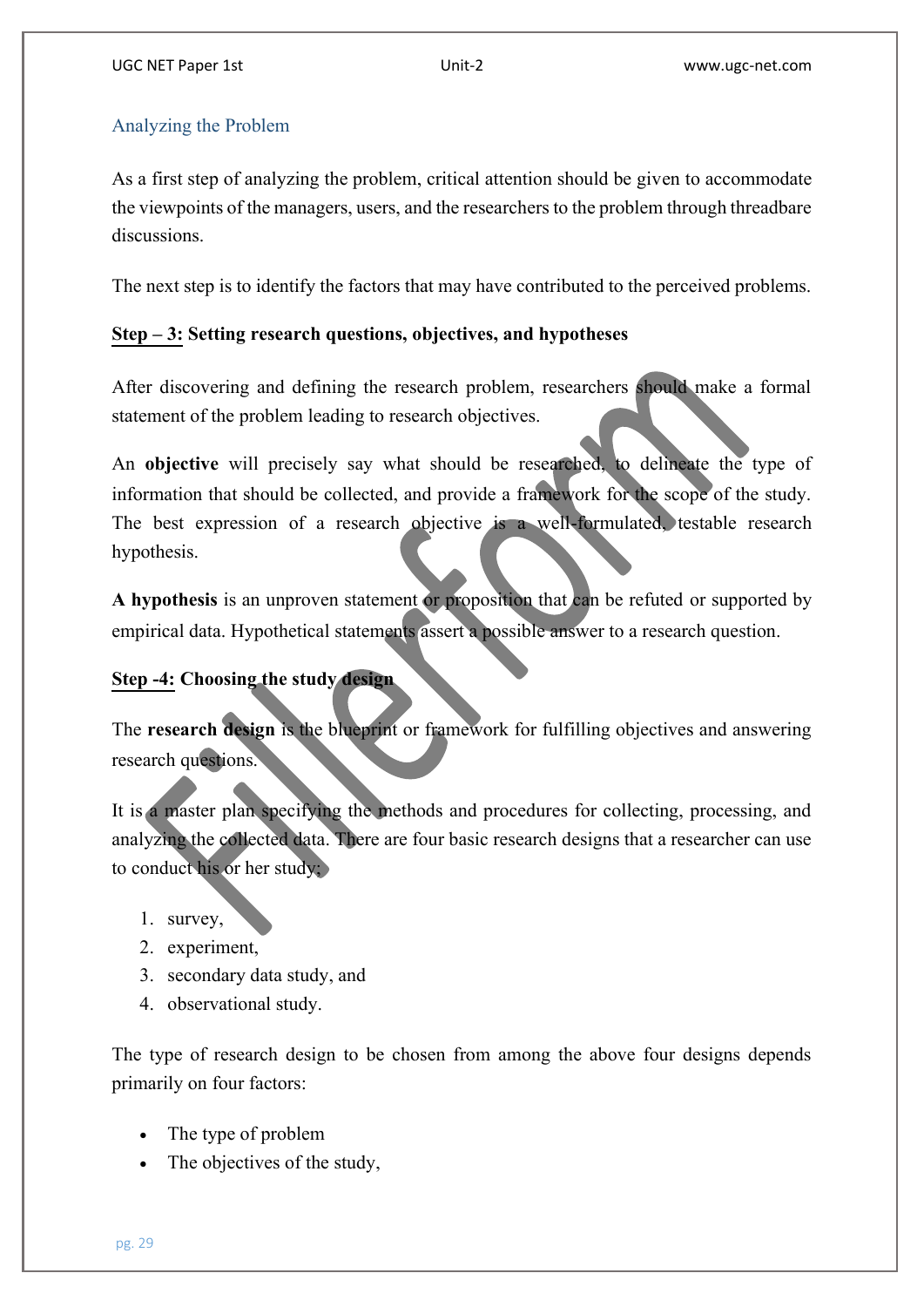- The existing state of knowledge about the problem that is being studied, and
- The resources are available for the study.

# **Step – 5: Deciding on the sample design**

Sampling is an important and separate step in the research process. The basic idea of sampling is that it involves any procedure that uses a relatively small number of items or portions (called a **sample)** of a universe (called **population)** to conclude the whole population.

It contrasts with the process of complete enumeration, in which every member of the population is included.

Such a complete enumeration is referred to as **census.**

A **population** is the total collection of elements about which we wish to make some inference or generalization.

A **sample** is a part of the population, carefully selected to represent that population. If certain statistical procedures are followed in selecting the sample, it should have the same characteristics as the population as a whole. These procedures are embedded in the sample design.

**Sample design refers to the methods to be followed in selecting a sample from the** population and the estimating technique, vis-a-vis formula for computing the sample statistics.

The basic question is, then, how to select a sample?

To answer this question, we must have acquaintance with the sampling methods.

These methods are basically of two types: probability sampling and non-probability sampling. Probability sampling ensures every unit a known nonzero probability of selection within the target population.

If there is no feasible alternative, a non-probability sampling method may be employed.

The basis of such selection is entirely dependent on the researcher's discretion. This approach is variously called judgment sampling, convenience sampling, accidental sampling, and purposive sampling.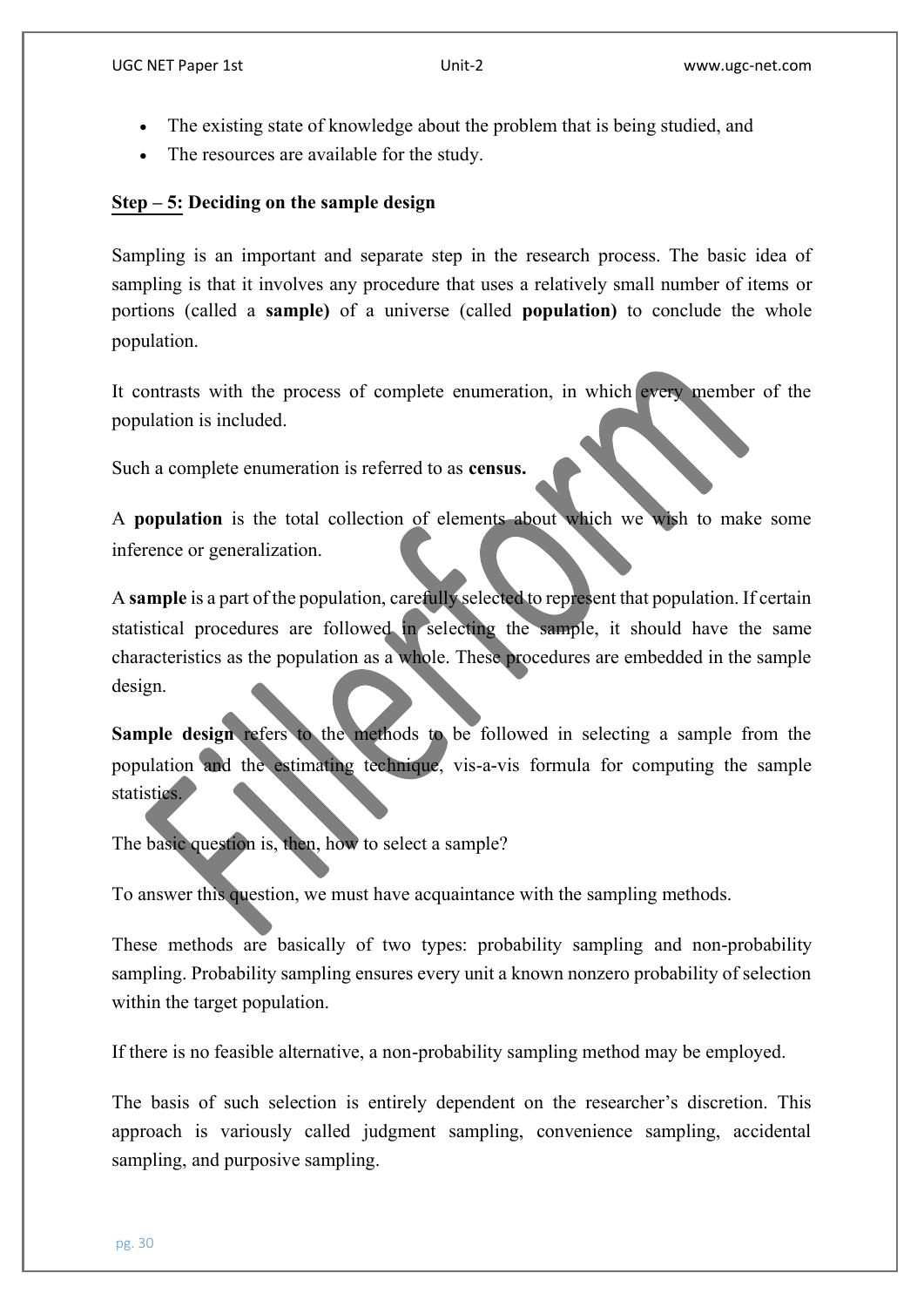The most widely used probability sampling methods are **simple random sampling, stratified random sampling, cluster sampling,** and **systematic sampling.** They have been classified by their representation basis and unit selection techniques.

Two other variations of the sampling methods that are in great use are **multistage sampling**  and **probability proportional to size (PPS) sampling.**

Multistage sampling is most commonly used in drawing samples from very large and diverse populations.

The PPS sampling is a variation on multistage sampling in which the probability of selecting a cluster is proportional to its size, and an equal number of elements are sampled within each cluster.

# **Step – 6: Collecting data**

The gathering of data may range from simple observation to a large-scale survey in any defined population. There are many ways to collect data.

The approach selected depends on the objectives of the study, the research design, and the availability of time, money, and personnel.

With the variation in the type of data (qualitative or quantitative) to be collected, the method of data collection also varies.

The most common means for collecting quantitative data is the **structured interview.**

Studies that obtain data by interviewing respondents are called surveys. Data can also be collected by using **self-administered questionnaires. Telephone interviewing** is another way in which data may be collected.

Other means of data collection include the use of secondary sources, such as the census, vital registration records, official documents, previous surveys, etc.

Qualitative data are collected mainly through **in-depth interviews, focus group discussions, KII,** and observational studies.

**Step-7: Processing and Analyzing Data**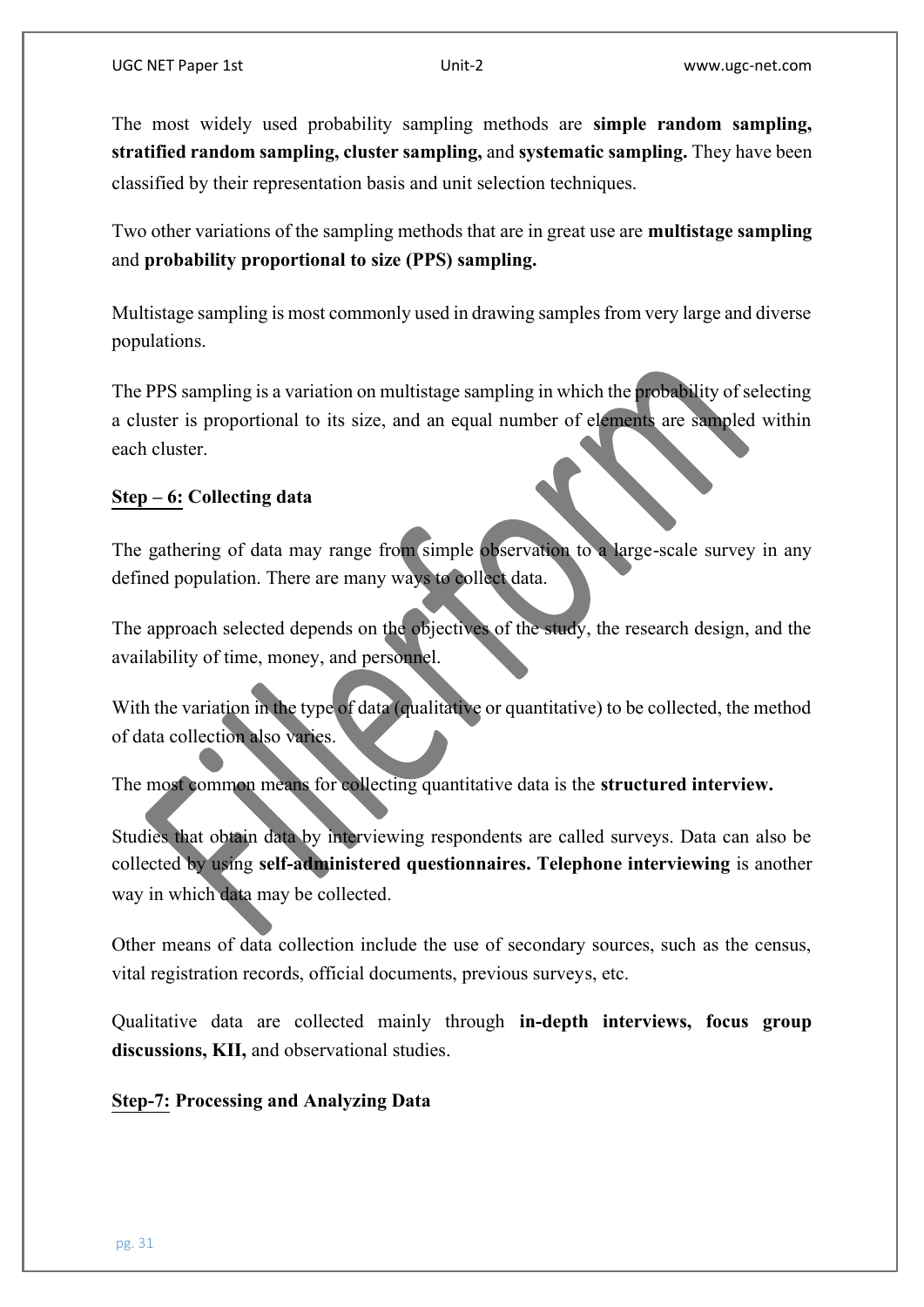Data processing generally begins with the editing and coding of data. Data are edited to ensure consistency across respondents and to locate omissions, if any.

In survey data, editing reduces errors in the recording, improves legibility, and clarifies unclear and inappropriate responses. In addition to editing, the data also need coding.

Because it is impractical to place raw data into a report, alphanumeric codes are used to reduce the responses to a more manageable form for storage and future processing.

This coding process facilitates processing the data. The personal computer offers an excellent opportunity in data editing and coding processes.

Data analysis usually involves reducing accumulated data to a manageable size, developing summaries, searching for patterns, and applying statistical techniques for understanding and interpreting the findings in the light of the research questions.

Further, the researcher, based on his analysis, determines if his findings are consistent with the formulated hypotheses and theories.

The techniques to be used in analyzing data may range from simple graphical technique to very complex multivariate analysis depending on the objectives of the study, research design employed, and the nature of data collected.

As in the case of methods of data collection, an analytical technique appropriate in one situation may not be appropriate for another.

# **Step-8: Writing the report – Developing Research Proposal, Writing Report, Disseminating and Utilizing Results**

The entire task of a research study is accumulated in a document called a proposal.

A research proposal is a work plan, prospectus, outline, an offer, a statement of intent or commitment from an individual researcher or an organization to produce a product or render a service to a potential client or sponsor.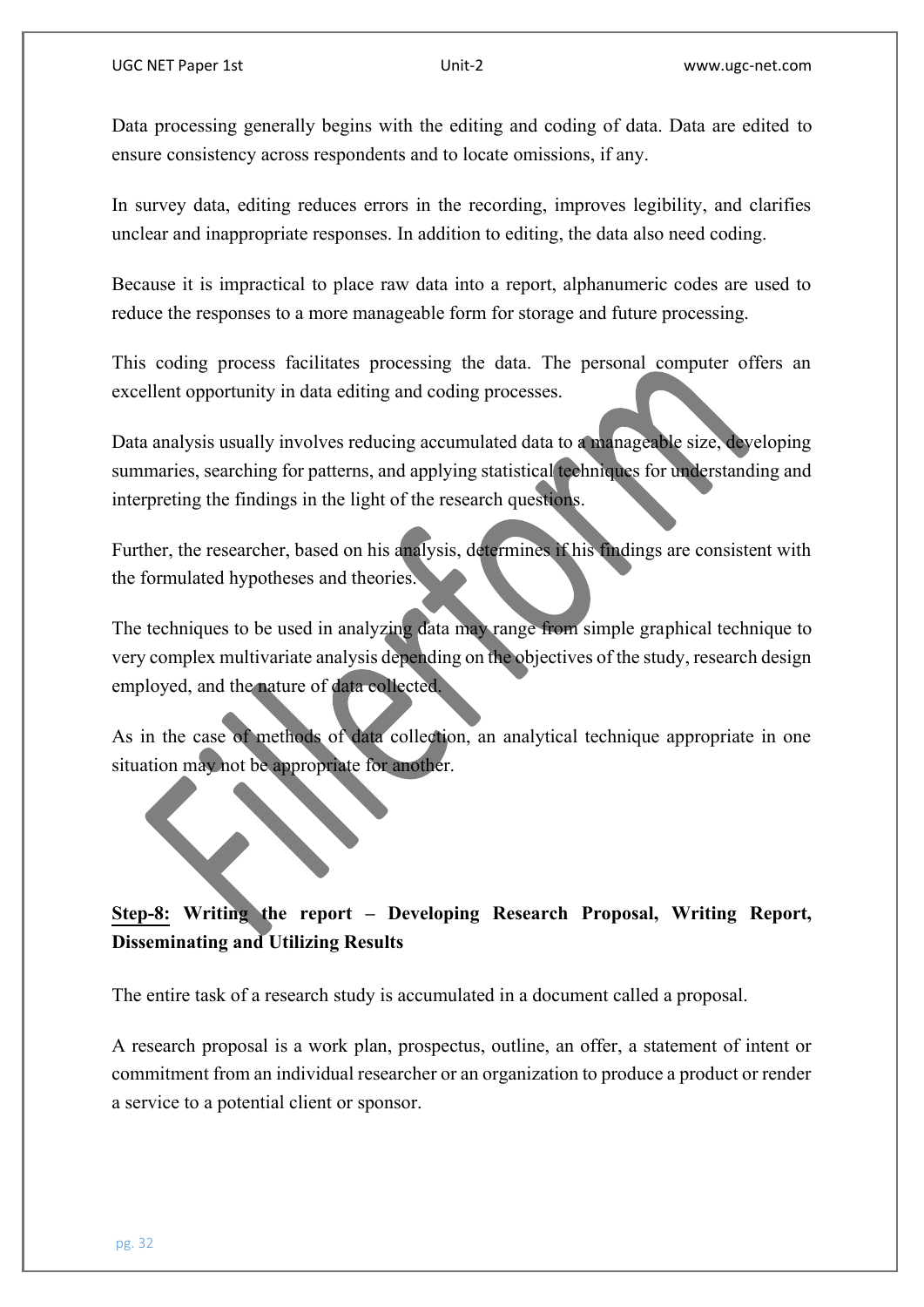The proposal will be prepared to keep in view the sequence presented in the research process. The proposal tells us what, how, where, and to whom it will be done.

It must also show the benefit of doing it. It always includes an explanation of the purpose of the study (the research objectives) or a definition of the problem.

It systematically outlines the particular research methodology and details the procedures that will be utilized at each stage of the research process.

# **The end goal of a scientific study is to interpret the results and draw conclusions.**

To this end, it is necessary to prepare a report and transmit the findings and recommendations to administrators, policymakers, and program managers for the intended purpose of making a decision.

There are various forms of research reports: term papers, dissertations, journal articles, papers for presentation at professional conferences and seminars, books, and so on. The results of a research investigation prepared in any form are of little utility if they are not communicated to others.

What thesis means?

A **thesis** is an idea or theory that is expressed as a statement and is discussed in a logical way. ... A **thesis** is a long piece of writing based on your own ideas and research that you do as part of a university degree,especially a higher degree such as a PhD.

# **THESIS AND ARTICLE WRITING:**

An article is a piece of writing written for a large audience. The main motive behind writing an article is that it should be published in either newspapers or magazines or journals as to make some difference to the world. It may be the topics of interest of the writer or it may be related to some current issues.

The topic can either be serious or not so serious, same goes for its tone and language.

## **Objectives:**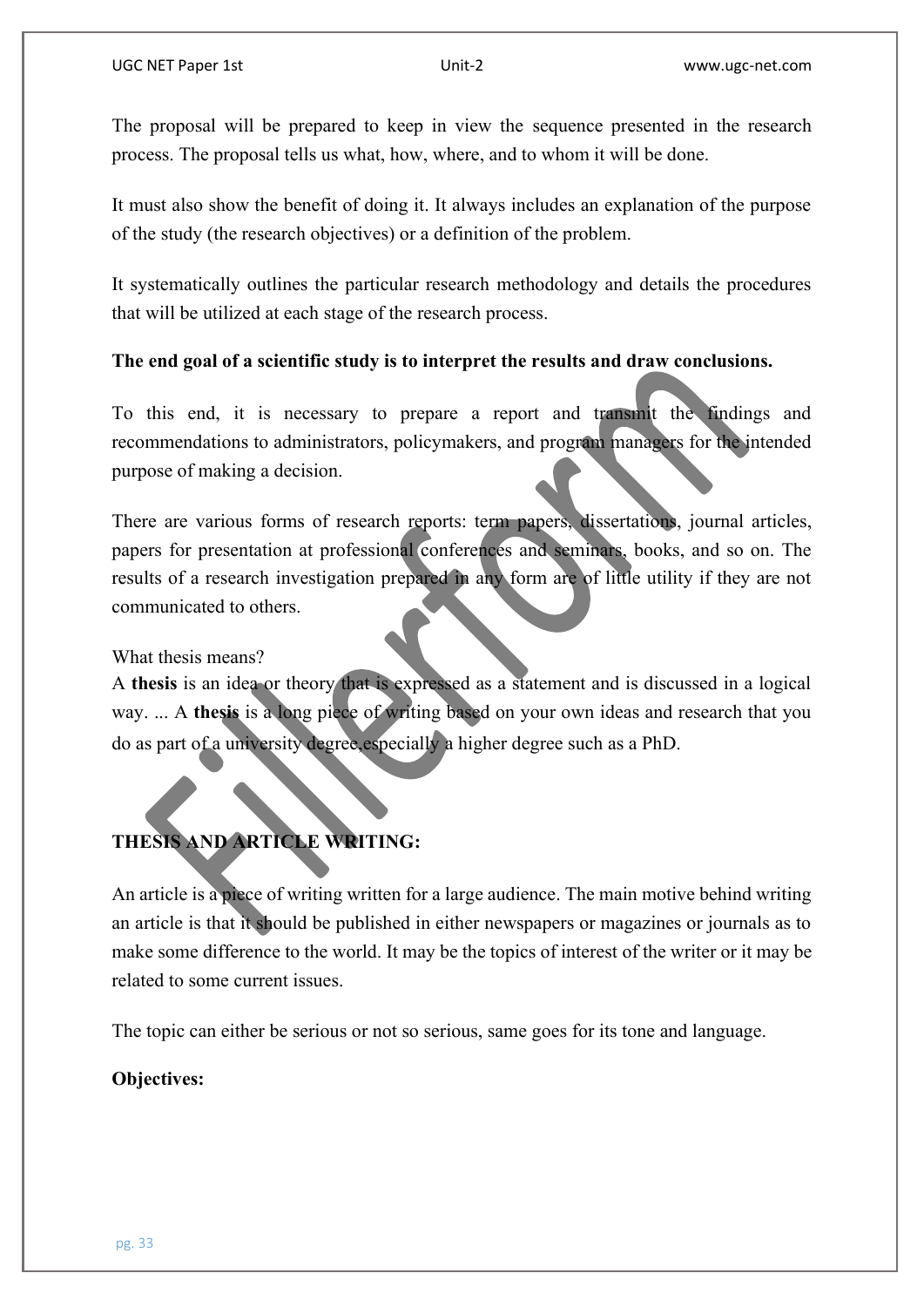i. It brings out the topics or the matter of interest in the limelight.

ii. The article provides information on the topics.

iii. It offers suggestions and pieces of advice.

iv. It influences the readers and urges them to think.

v. The article discusses various topics, persons, locations, rising-issues, and technical developments.

#### **The Format of Article Writing**

An article must be organised in a proper way so as to draw the attention of the readers. The basic outline for an article writing format is –

i. Heading/Title

ii. A line having the writer's name

iii. Body (The main part of the article 2-3paragraphs)

iv. Conclusion (Ending paragraph of the article with the opinion or recommendation, anticipation or an appeal)

# **Steps for Article writing Format:**

Think of the topic you want to write the article about. Only after you have decided your topic you can go ahead and undertake the further steps in the process one by one.

Target Audience – Identify the concerning reading group.

Purpose – Find the objective or aim of writing article.

Collect and Select – Gather as much information as possible and also identify the details that are most significant.

Organise – Arrange the information and the facts in a logical way.